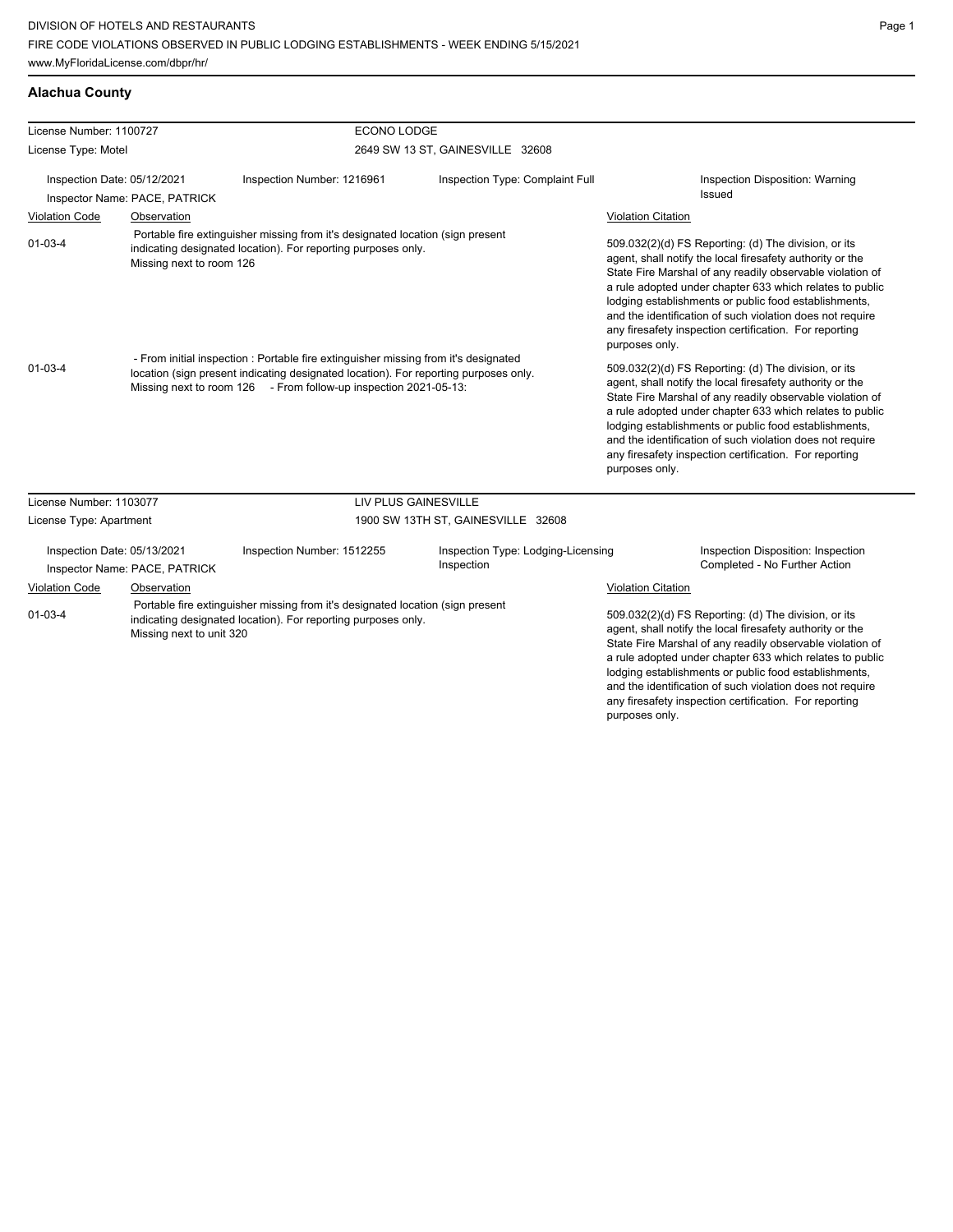## **Bay County**

| License Number: 1301433                                                                                  |                                   | <b>ST ANDREWS TOWERS</b>                                                                                                                                                                                       |                                        |                           |                                                                                                                                                                                                                                                                                                                                                                                                                                                                                                                                                                                                                                                                                                 |
|----------------------------------------------------------------------------------------------------------|-----------------------------------|----------------------------------------------------------------------------------------------------------------------------------------------------------------------------------------------------------------|----------------------------------------|---------------------------|-------------------------------------------------------------------------------------------------------------------------------------------------------------------------------------------------------------------------------------------------------------------------------------------------------------------------------------------------------------------------------------------------------------------------------------------------------------------------------------------------------------------------------------------------------------------------------------------------------------------------------------------------------------------------------------------------|
| License Type: Apartment                                                                                  |                                   |                                                                                                                                                                                                                | 24 HARRISON AVE, PANAMA CITY 324012744 |                           |                                                                                                                                                                                                                                                                                                                                                                                                                                                                                                                                                                                                                                                                                                 |
| Inspection Date: 05/14/2021<br>Inspector Name: DESHAZIER, ERNEST<br><b>Violation Code</b><br>Observation |                                   | Inspection Number: 1496245                                                                                                                                                                                     | Inspection Type: Routine - Lodging     |                           | Inspection Disposition: Warning<br><b>Issued</b><br><b>Violation Citation</b>                                                                                                                                                                                                                                                                                                                                                                                                                                                                                                                                                                                                                   |
| $08 - 01 - 4$                                                                                            | reporting purposes only.          | Boiler certificate or insurance inspector's boiler report expired 8-8-17, For                                                                                                                                  |                                        |                           | 61C-1.004(10) FAC and 509.032(2)(d) FS Reporting:<br>61C-1.004(10) The insurance inpector's boiler report is<br>required annually for power boilers and high<br>pressure/high temperature boilers and biannually for low<br>pressure steam or vapor heating boilers. 509.032(2)(d)<br>The division, or its agent, shall notify the local firesafety<br>authority or the State Fire Marshal of any readily<br>observable violation of a rule adopted under chapter 633<br>which relates to public lodging establishments or public<br>food establishments, and the identification of such<br>violation does not require any firesafety inspection<br>certification. For reporting purposes only. |
| License Number: 1304141                                                                                  |                                   |                                                                                                                                                                                                                | <b>COMET VILLA APARTMENTS</b>          |                           |                                                                                                                                                                                                                                                                                                                                                                                                                                                                                                                                                                                                                                                                                                 |
| License Type: Apartment                                                                                  |                                   |                                                                                                                                                                                                                | 132 -138 N COMET AVE, CALLAWAY 32404   |                           |                                                                                                                                                                                                                                                                                                                                                                                                                                                                                                                                                                                                                                                                                                 |
| Inspection Date: 05/11/2021                                                                              | Inspector Name: DESHAZIER, ERNEST | Inspection Number: 1501846                                                                                                                                                                                     | Inspection Type: Routine - Lodging     |                           | Inspection Disposition: Inspection<br>Completed - No Further Action                                                                                                                                                                                                                                                                                                                                                                                                                                                                                                                                                                                                                             |
| <b>Violation Code</b>                                                                                    | Observation                       |                                                                                                                                                                                                                |                                        | Violation Citation        |                                                                                                                                                                                                                                                                                                                                                                                                                                                                                                                                                                                                                                                                                                 |
| $02 - 08 - 4$                                                                                            |                                   | Propane (LP gas) tank having a water capacity greater than 2.7 lbs. stored under<br>a stairwell. For reporting purposes only.<br>Observed a gas grill with 20lbs tank on the second floor unit 3 building 138. |                                        | purposes only.            | 509.032(2)(d) FS Reporting: (d) The division, or its<br>agent, shall notify the local firesafety authority or the<br>State Fire Marshal of any readily observable violation of<br>a rule adopted under chapter 633 which relates to public<br>lodging establishments or public food establishments,<br>and the identification of such violation does not require<br>any firesafety inspection certification. For reporting                                                                                                                                                                                                                                                                      |
| License Number: 1300935                                                                                  |                                   |                                                                                                                                                                                                                | <b>AZTEC VILLA APARTMENTS</b>          |                           |                                                                                                                                                                                                                                                                                                                                                                                                                                                                                                                                                                                                                                                                                                 |
| License Type: Apartment                                                                                  |                                   |                                                                                                                                                                                                                | 3913 PIZA DR, PANAMA CITY 32405-3452   |                           |                                                                                                                                                                                                                                                                                                                                                                                                                                                                                                                                                                                                                                                                                                 |
| Inspection Date: 05/13/2021<br>Inspector Name: LYNN, NICKOLAS                                            |                                   | Inspection Number: 1490751                                                                                                                                                                                     | Inspection Type: Routine - Lodging     |                           | Inspection Disposition: Inspection<br>Completed - No Further Action                                                                                                                                                                                                                                                                                                                                                                                                                                                                                                                                                                                                                             |
| <b>Violation Code</b>                                                                                    | Observation                       |                                                                                                                                                                                                                |                                        | <b>Violation Citation</b> |                                                                                                                                                                                                                                                                                                                                                                                                                                                                                                                                                                                                                                                                                                 |
| $02 - 04 - 4$<br>in closet, visible from exterior.                                                       |                                   | Propane (LP gas) tank having a water capacity greater than 2.7 lbs. stored inside<br>the building. For reporting purposes only. Unit I-1, porch closet door missing, tank                                      |                                        |                           | 509.032(2)(d) FS Reporting: (d) The division, or its<br>agent, shall notify the local firesafety authority or the<br>State Fire Marshal of any readily observable violation of<br>a rule adopted under chapter 633 which relates to public<br>lodging establishments or public food establishments,                                                                                                                                                                                                                                                                                                                                                                                             |

and the identification of such violation does not require any firesafety inspection certification. For reporting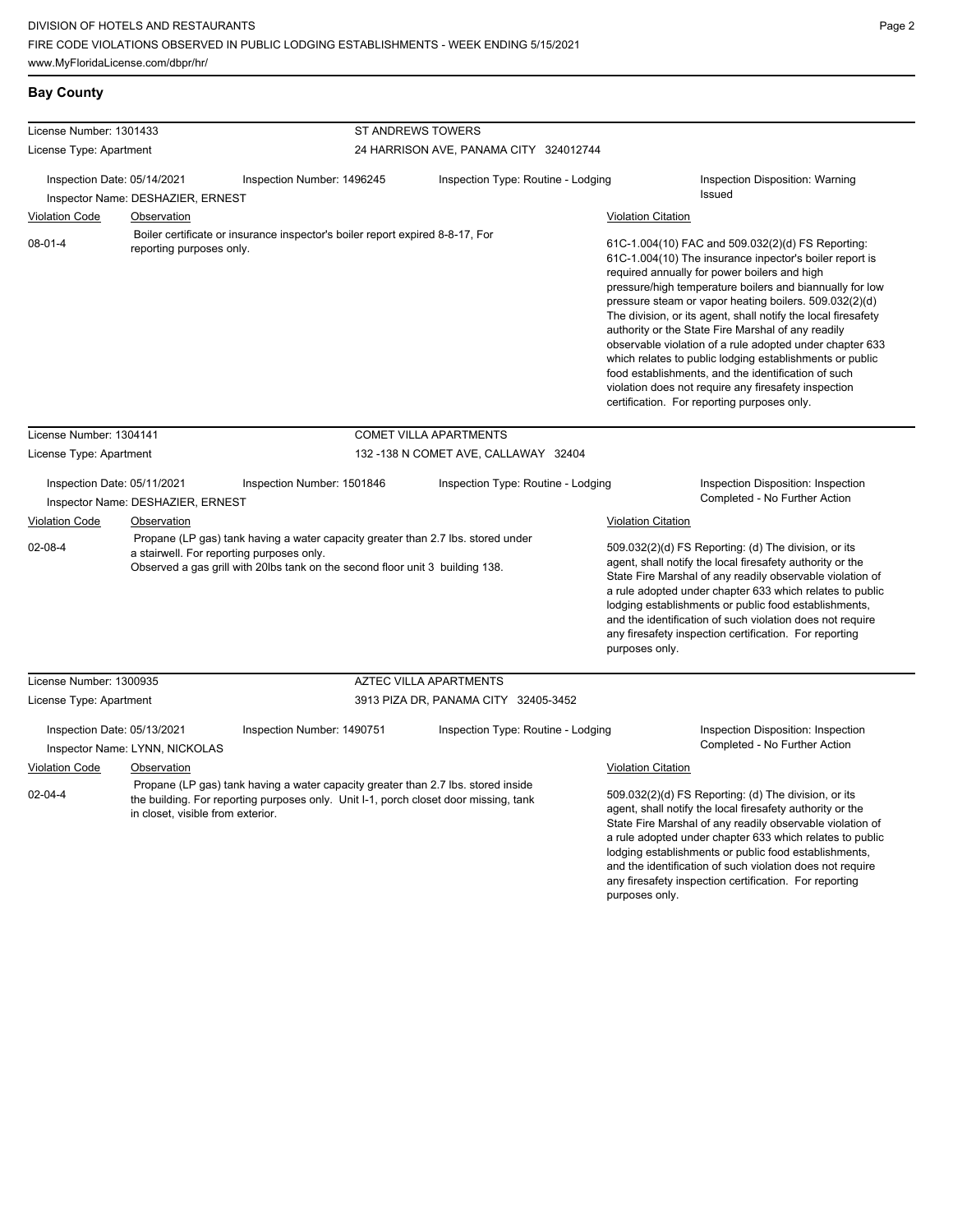| License Number: 1400018     |                                 |                                                                                                                              | <b>BUDGET INN OF LAWTEY</b>        |                           |                                                                                                                                                                                                                                                                                                                                                                                                                            |
|-----------------------------|---------------------------------|------------------------------------------------------------------------------------------------------------------------------|------------------------------------|---------------------------|----------------------------------------------------------------------------------------------------------------------------------------------------------------------------------------------------------------------------------------------------------------------------------------------------------------------------------------------------------------------------------------------------------------------------|
| License Type: Motel         |                                 |                                                                                                                              | 23670 US HWY 301 N, LAWTEY 32058   |                           |                                                                                                                                                                                                                                                                                                                                                                                                                            |
| Inspection Date: 05/13/2021 | Inspector Name: DOTY, JOSEPH    | Inspection Number: 1216497                                                                                                   | Inspection Type: Routine - Lodging |                           | Inspection Disposition: Inspection<br>Completed - No Further Action                                                                                                                                                                                                                                                                                                                                                        |
| <b>Violation Code</b>       | Observation                     |                                                                                                                              |                                    | <b>Violation Citation</b> |                                                                                                                                                                                                                                                                                                                                                                                                                            |
| $01 - 02 - 4$               | Fire extinguisher near room 118 | Portable fire extinguisher pressure gauge indicates the extinguisher is in need of<br>recharge. For reporting purposes only. |                                    | purposes only.            | 509.032(2)(d) FS Reporting: (d) The division, or its<br>agent, shall notify the local firesafety authority or the<br>State Fire Marshal of any readily observable violation of<br>a rule adopted under chapter 633 which relates to public<br>lodging establishments or public food establishments.<br>and the identification of such violation does not require<br>any firesafety inspection certification. For reporting |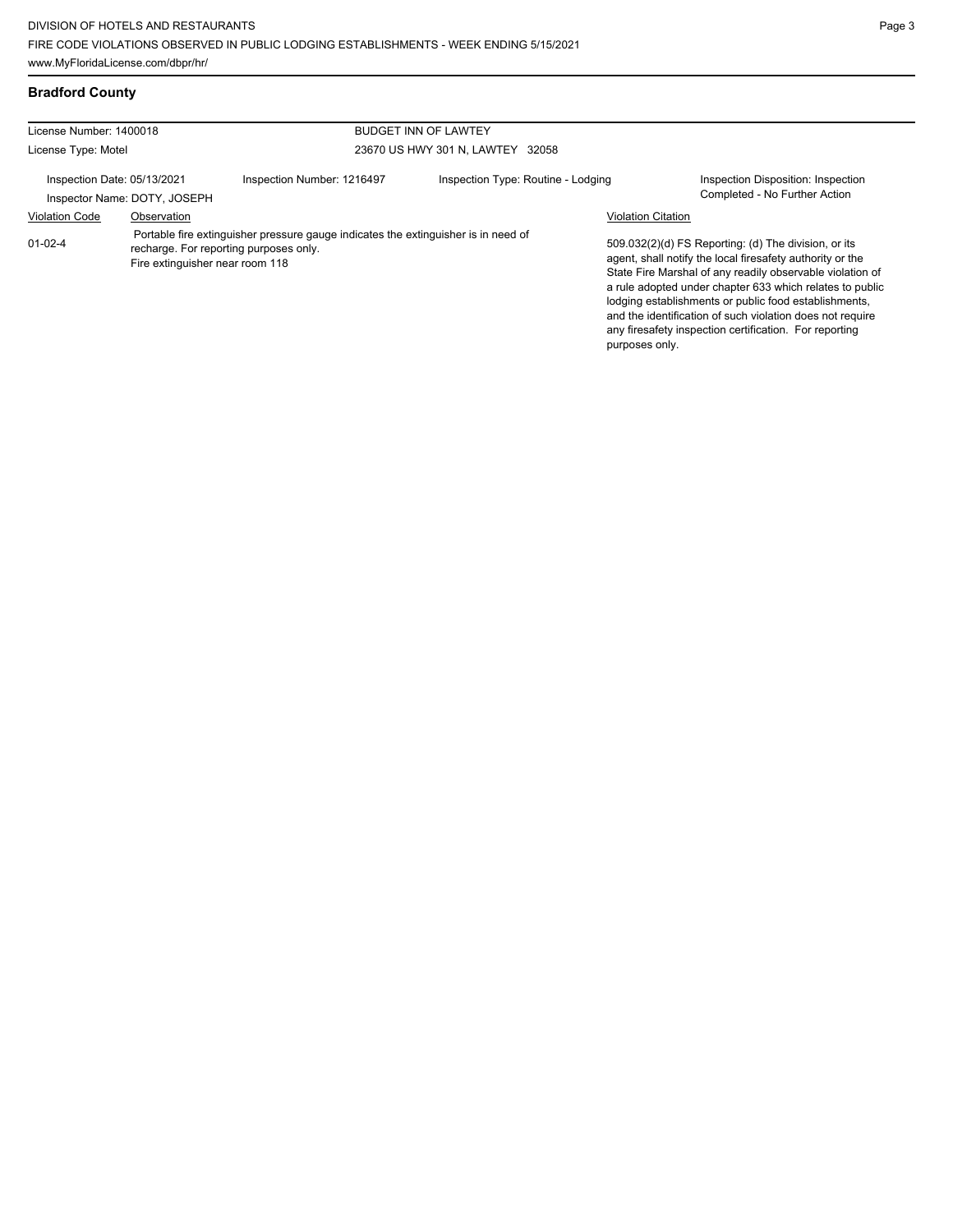## **Brevard County**

| License Number: 1501012     |                                 |                                                                                                                                                                                                                                                  | COCOA AFFORDABLE LIVING CENTER     |                                                                                                                                                                                                                                                                                                                                                                                                                                              |                                                                                                                                                                                                                                                                                                                                                                                                                            |
|-----------------------------|---------------------------------|--------------------------------------------------------------------------------------------------------------------------------------------------------------------------------------------------------------------------------------------------|------------------------------------|----------------------------------------------------------------------------------------------------------------------------------------------------------------------------------------------------------------------------------------------------------------------------------------------------------------------------------------------------------------------------------------------------------------------------------------------|----------------------------------------------------------------------------------------------------------------------------------------------------------------------------------------------------------------------------------------------------------------------------------------------------------------------------------------------------------------------------------------------------------------------------|
| License Type: Motel         |                                 |                                                                                                                                                                                                                                                  | 900 FRIDAY RD, COCOA 32926         |                                                                                                                                                                                                                                                                                                                                                                                                                                              |                                                                                                                                                                                                                                                                                                                                                                                                                            |
| Inspection Date: 05/14/2021 | Inspector Name: WILSON, LANETTE | Inspection Number: 1215697                                                                                                                                                                                                                       | Inspection Type: Routine - Lodging |                                                                                                                                                                                                                                                                                                                                                                                                                                              | Inspection Disposition: Call Back -<br>Complied                                                                                                                                                                                                                                                                                                                                                                            |
| <b>Violation Code</b>       | Observation                     |                                                                                                                                                                                                                                                  |                                    | <b>Violation Citation</b>                                                                                                                                                                                                                                                                                                                                                                                                                    |                                                                                                                                                                                                                                                                                                                                                                                                                            |
| $01 - 02 - 4$               | From foll                       | - From initial inspection : Portable fire extinguisher pressure gauge indicates the<br>extinguisher is in need of recharge. For reporting purposes only. Between units<br>219 and 217 - From follow-up inspection 2021-03-15: ** Time Extended** |                                    | 509.032(2)(d) FS Reporting: (d) The division, or its<br>agent, shall notify the local firesafety authority or the<br>State Fire Marshal of any readily observable violation of<br>a rule adopted under chapter 633 which relates to public<br>lodging establishments or public food establishments,<br>and the identification of such violation does not require<br>any firesafety inspection certification. For reporting<br>purposes only. |                                                                                                                                                                                                                                                                                                                                                                                                                            |
| License Number: 1502749     |                                 | <b>DAYS INN</b>                                                                                                                                                                                                                                  |                                    |                                                                                                                                                                                                                                                                                                                                                                                                                                              |                                                                                                                                                                                                                                                                                                                                                                                                                            |
| License Type: Motel         |                                 | 5600 SR 524, COCOA 32926                                                                                                                                                                                                                         |                                    |                                                                                                                                                                                                                                                                                                                                                                                                                                              |                                                                                                                                                                                                                                                                                                                                                                                                                            |
| Inspection Date: 05/14/2021 | Inspector Name: WILSON, LANETTE | Inspection Number: 1215701                                                                                                                                                                                                                       | Inspection Type: Routine - Lodging |                                                                                                                                                                                                                                                                                                                                                                                                                                              | Inspection Disposition: Call Back -<br>Complied                                                                                                                                                                                                                                                                                                                                                                            |
| Violation Code              | Observation                     |                                                                                                                                                                                                                                                  |                                    | Violation Citation                                                                                                                                                                                                                                                                                                                                                                                                                           |                                                                                                                                                                                                                                                                                                                                                                                                                            |
| $01 - 02 - 4$               |                                 | - From initial inspection : Portable fire extinguisher pressure gauge indicates the<br>extinguisher is in need of recharge. For reporting purposes only. Between 103 &<br>104 - From follow-up inspection 2021-05-14: ** Time Extended**         |                                    |                                                                                                                                                                                                                                                                                                                                                                                                                                              | 509.032(2)(d) FS Reporting: (d) The division, or its<br>agent, shall notify the local firesafety authority or the<br>State Fire Marshal of any readily observable violation of<br>a rule adopted under chapter 633 which relates to public<br>lodging establishments or public food establishments,<br>and the identification of such violation does not require<br>any firesafety inspection certification. For reporting |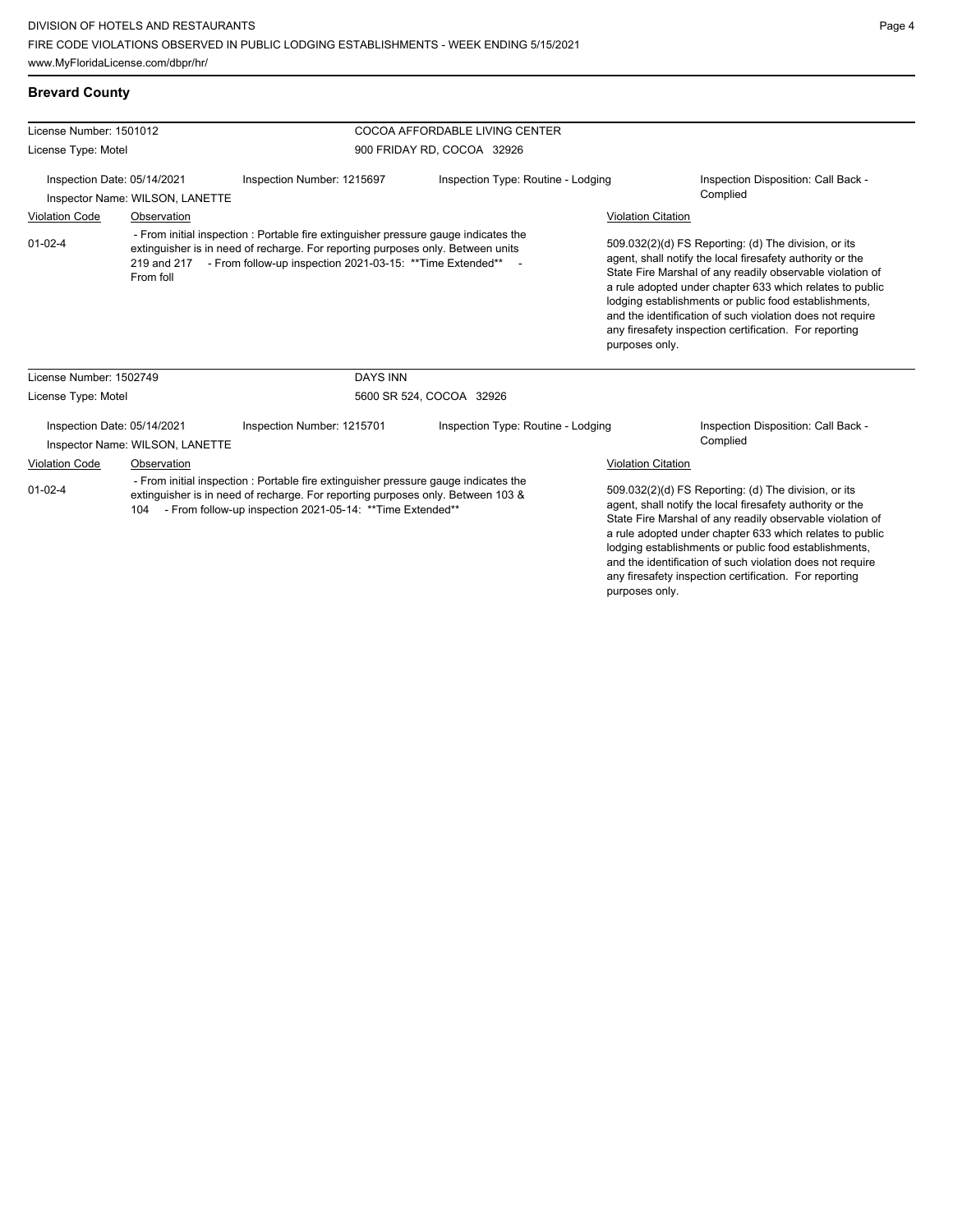## **Broward County**

| License Number: 1620846     |                               |                                                                                  | DOUBLETREE BY HILTON SUNRISE - SAWGRASS MILLS |                                                                                                                                                                                                                                                                                                                                                                                                                                                                                                                                                                                                                                                                                                 |
|-----------------------------|-------------------------------|----------------------------------------------------------------------------------|-----------------------------------------------|-------------------------------------------------------------------------------------------------------------------------------------------------------------------------------------------------------------------------------------------------------------------------------------------------------------------------------------------------------------------------------------------------------------------------------------------------------------------------------------------------------------------------------------------------------------------------------------------------------------------------------------------------------------------------------------------------|
| License Type: Hotel         |                               |                                                                                  | 13400 W SUNRISE BLVD, SUNRISE 33323           |                                                                                                                                                                                                                                                                                                                                                                                                                                                                                                                                                                                                                                                                                                 |
| Inspection Date: 05/12/2021 | Inspector Name: GRAY, ANTHONY | Inspection Number: 1159093                                                       | Inspection Type: Complaint Full               | Inspection Disposition: Warning<br>Issued                                                                                                                                                                                                                                                                                                                                                                                                                                                                                                                                                                                                                                                       |
| <b>Violation Code</b>       | Observation                   |                                                                                  |                                               | <b>Violation Citation</b>                                                                                                                                                                                                                                                                                                                                                                                                                                                                                                                                                                                                                                                                       |
| 08-01-4                     | purposes only.                | Boiler certificate or insurance inspector's boiler report expired. For reporting |                                               | 61C-1.004(10) FAC and 509.032(2)(d) FS Reporting:<br>61C-1.004(10) The insurance inpector's boiler report is<br>required annually for power boilers and high<br>pressure/high temperature boilers and biannually for low<br>pressure steam or vapor heating boilers. 509.032(2)(d)<br>The division, or its agent, shall notify the local firesafety<br>authority or the State Fire Marshal of any readily<br>observable violation of a rule adopted under chapter 633<br>which relates to public lodging establishments or public<br>food establishments, and the identification of such<br>violation does not require any firesafety inspection<br>certification. For reporting purposes only. |
|                             |                               |                                                                                  |                                               |                                                                                                                                                                                                                                                                                                                                                                                                                                                                                                                                                                                                                                                                                                 |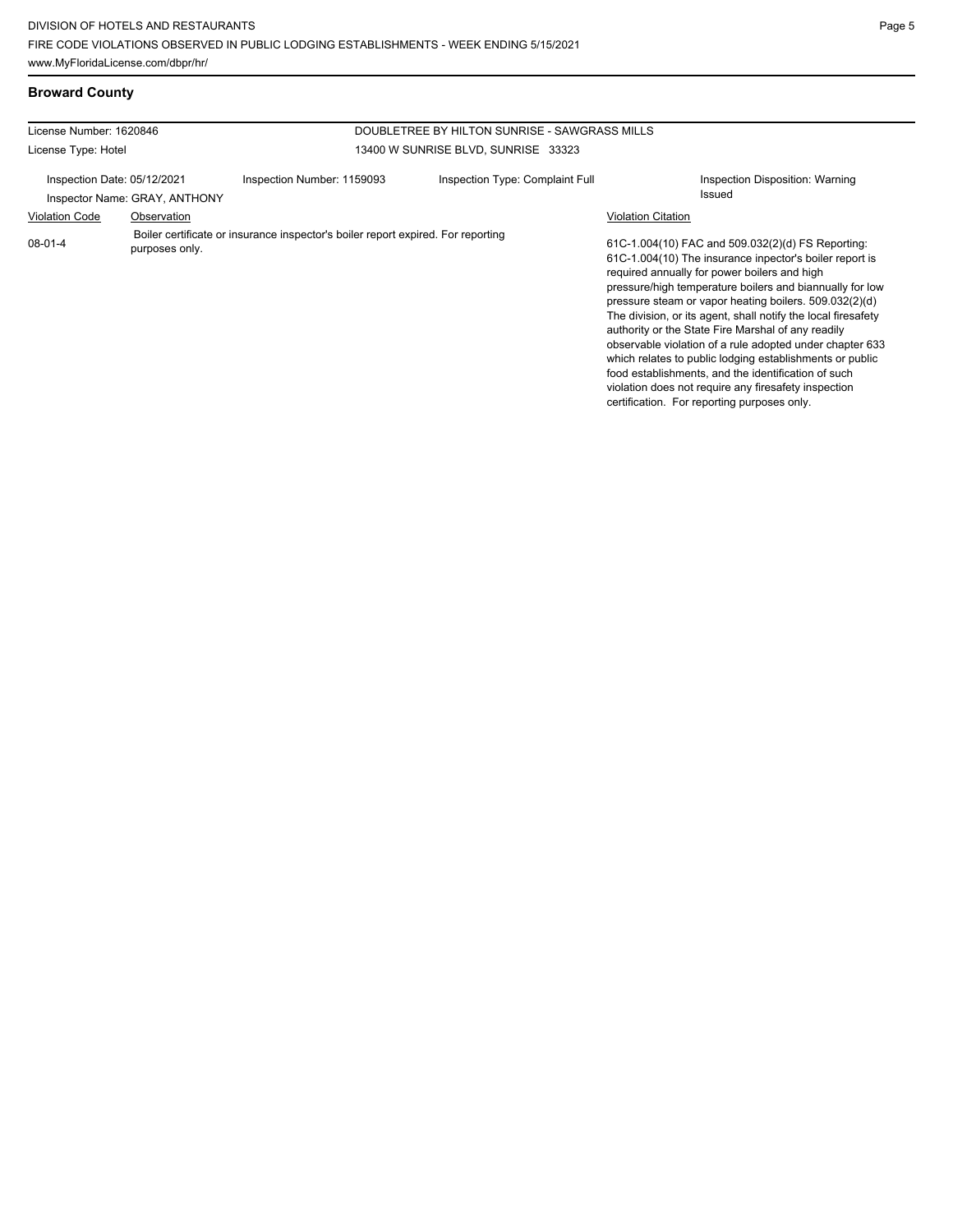| License Number: 1700094                                                                                                                                          |                              |                                                                                     | <b>BENCHMARK APARTMENTS</b>         |                                                                                                                   |                                                                                                                                                                                                                                                                                                       |  |
|------------------------------------------------------------------------------------------------------------------------------------------------------------------|------------------------------|-------------------------------------------------------------------------------------|-------------------------------------|-------------------------------------------------------------------------------------------------------------------|-------------------------------------------------------------------------------------------------------------------------------------------------------------------------------------------------------------------------------------------------------------------------------------------------------|--|
| License Type: Apartment                                                                                                                                          |                              |                                                                                     | 247 E FANNIN AVE, BLOUNTSTOWN 32424 |                                                                                                                   |                                                                                                                                                                                                                                                                                                       |  |
| Inspection Date: 05/06/2021<br>Inspector Name: WRIGHT, JACOB                                                                                                     |                              | Inspection Number: 1507104                                                          | Inspection Type: Routine - Lodging  |                                                                                                                   | Inspection Disposition: Inspection<br>Completed - No Further Action                                                                                                                                                                                                                                   |  |
| <b>Violation Code</b>                                                                                                                                            | Observation                  |                                                                                     |                                     | <b>Violation Citation</b>                                                                                         |                                                                                                                                                                                                                                                                                                       |  |
| Portable fire extinguisher missing from it's designated location (sign present<br>$01 - 03 - 4$<br>indicating designated location). For reporting purposes only. |                              |                                                                                     |                                     | 509.032(2)(d) FS Reporting: (d) The division, or its<br>agent, shall notify the local firesafety authority or the |                                                                                                                                                                                                                                                                                                       |  |
|                                                                                                                                                                  | is installed but no extingui | No fire extinguishers in designated areas on front of each building. Storage casing |                                     | purposes only.                                                                                                    | State Fire Marshal of any readily observable violation of<br>a rule adopted under chapter 633 which relates to public<br>lodging establishments or public food establishments,<br>and the identification of such violation does not require<br>any firesafety inspection certification. For reporting |  |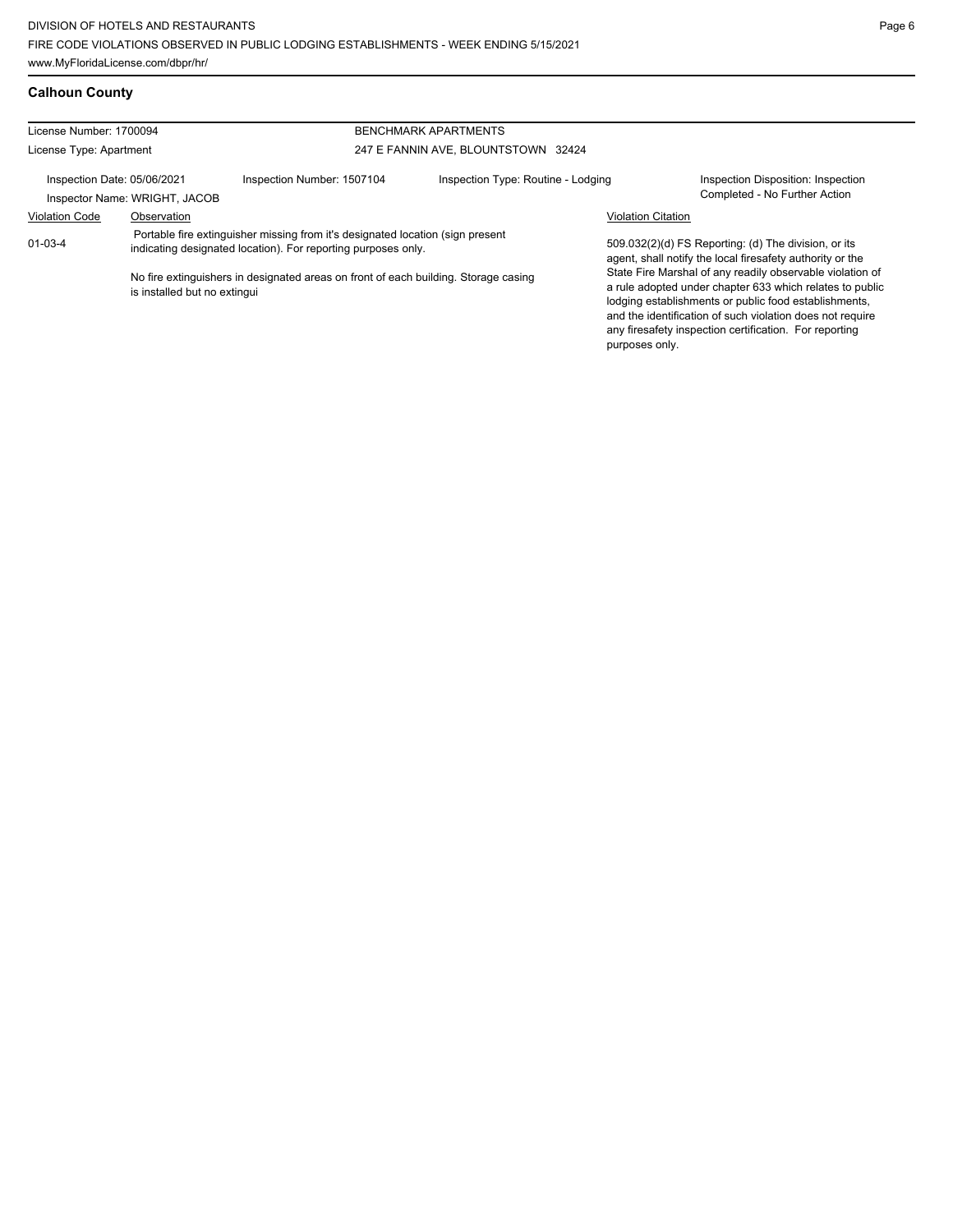## **Collier County**

| License Number: 2102710                                        |             |                                                                                                                                                           | <b>SREIT TUSCAN ISLE</b>           |                           |                                                                                                                                                                                                                                                                                                                                                              |  |  |
|----------------------------------------------------------------|-------------|-----------------------------------------------------------------------------------------------------------------------------------------------------------|------------------------------------|---------------------------|--------------------------------------------------------------------------------------------------------------------------------------------------------------------------------------------------------------------------------------------------------------------------------------------------------------------------------------------------------------|--|--|
| License Type: Apartment                                        |             |                                                                                                                                                           | 8650 WEIR DR, NAPLES 34104         |                           |                                                                                                                                                                                                                                                                                                                                                              |  |  |
| Inspection Date: 05/12/2021<br>Inspector Name: DILLON, TIMOTHY |             | Inspection Number: 1506987                                                                                                                                | Inspection Type: Routine - Lodging |                           | Inspection Disposition: Inspection<br>Completed - No Further Action                                                                                                                                                                                                                                                                                          |  |  |
| <b>Violation Code</b>                                          | Observation |                                                                                                                                                           |                                    | <b>Violation Citation</b> |                                                                                                                                                                                                                                                                                                                                                              |  |  |
| $04 - 01 - 4$                                                  |             | Trouble/alarm light illuminated on the fire alarm control panel. For reporting<br>purposes only. Observed the fire panel is showing trouble on the panel. |                                    |                           | 509.032(2)(d) FS Reporting: The division, or its agent,<br>shall notify the local firesafety authority or the State Fire<br>Marshal of any readily observable violation of a rule<br>adopted under chapter 633 which relates to public<br>lodging establishments or public food establishments,<br>and the identification of such violation does not require |  |  |

any firesafety inspection certification. For reporting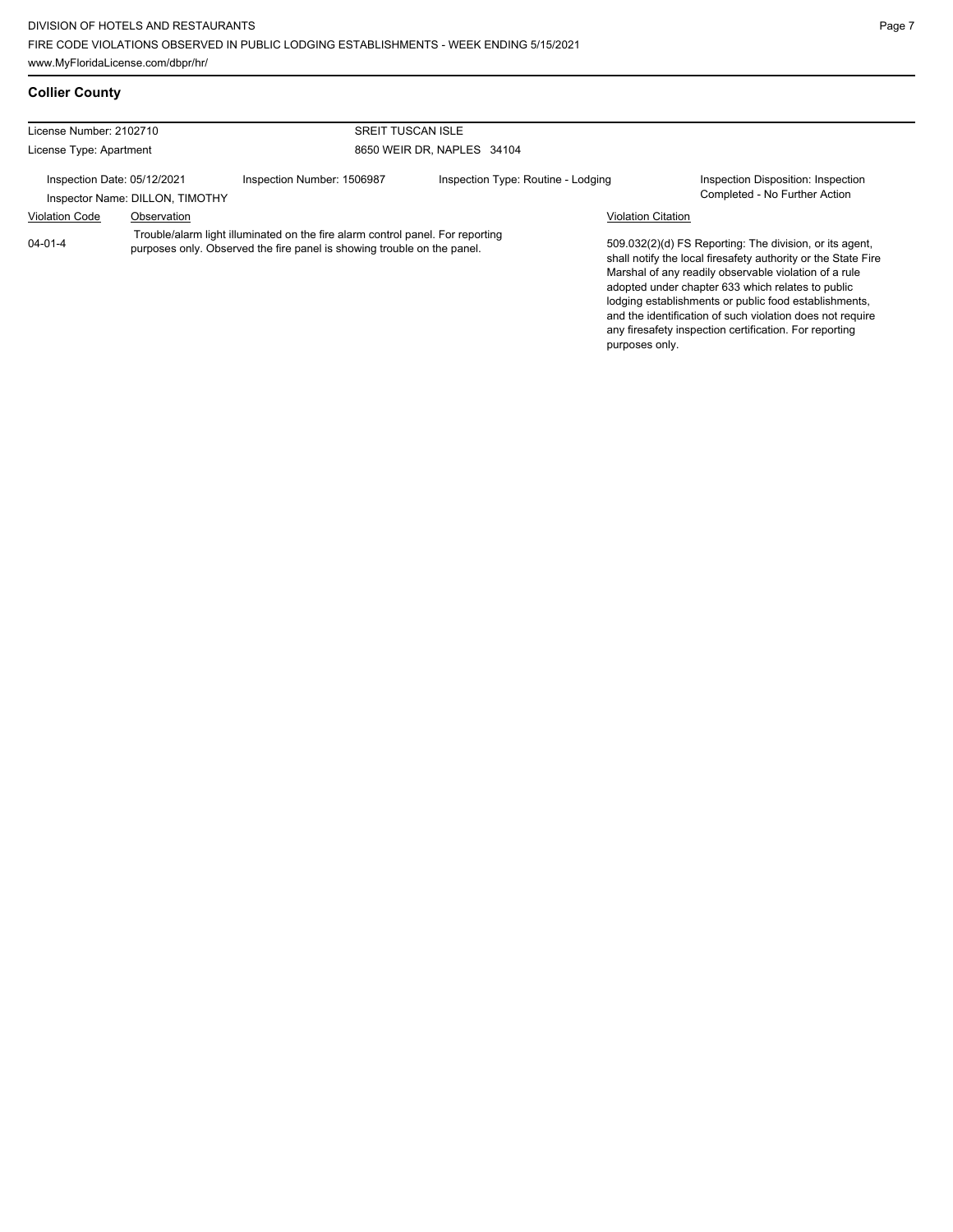## **Dade County**

| License Number: 2312596                                                                          |                                                                                     |                                                                                                                                                                                             |                                                                                  | DAYS INN MIAMI INTERNATIONAL AIRPORT HOTEL-NEW |  |                                                                                                                                                                                                                                                                                                                                                                                                                                                                                                                                                                                                                                                                                                 |                                                                                                                                                                                                                                                                                                                                                                                                                                                                                                                                                                                                                                                                 |
|--------------------------------------------------------------------------------------------------|-------------------------------------------------------------------------------------|---------------------------------------------------------------------------------------------------------------------------------------------------------------------------------------------|----------------------------------------------------------------------------------|------------------------------------------------|--|-------------------------------------------------------------------------------------------------------------------------------------------------------------------------------------------------------------------------------------------------------------------------------------------------------------------------------------------------------------------------------------------------------------------------------------------------------------------------------------------------------------------------------------------------------------------------------------------------------------------------------------------------------------------------------------------------|-----------------------------------------------------------------------------------------------------------------------------------------------------------------------------------------------------------------------------------------------------------------------------------------------------------------------------------------------------------------------------------------------------------------------------------------------------------------------------------------------------------------------------------------------------------------------------------------------------------------------------------------------------------------|
| License Type: Motel                                                                              |                                                                                     |                                                                                                                                                                                             | 7250 NW 11 ST, MIAMI 331261903                                                   |                                                |  |                                                                                                                                                                                                                                                                                                                                                                                                                                                                                                                                                                                                                                                                                                 |                                                                                                                                                                                                                                                                                                                                                                                                                                                                                                                                                                                                                                                                 |
| Inspection Date: 05/14/2021<br><b>Violation Code</b>                                             | Inspector Name: HENLEY, LATONYA<br>Observation                                      | Inspection Number: 1216991                                                                                                                                                                  |                                                                                  | Inspection Type: Complaint Full                |  | <b>Violation Citation</b>                                                                                                                                                                                                                                                                                                                                                                                                                                                                                                                                                                                                                                                                       | Inspection Disposition: Inspection<br>Completed - No Further Action                                                                                                                                                                                                                                                                                                                                                                                                                                                                                                                                                                                             |
| $08 - 01 - 4$                                                                                    |                                                                                     | purposes only. FL 097556, expired 09/21/20.                                                                                                                                                 | Boiler certificate or insurance inspector's boiler report expired. For reporting |                                                |  | 61C-1.004(10) FAC and 509.032(2)(d) FS Reporting:<br>61C-1.004(10) The insurance inpector's boiler report is<br>required annually for power boilers and high<br>pressure/high temperature boilers and biannually for low<br>pressure steam or vapor heating boilers. 509.032(2)(d)<br>The division, or its agent, shall notify the local firesafety<br>authority or the State Fire Marshal of any readily<br>observable violation of a rule adopted under chapter 633<br>which relates to public lodging establishments or public<br>food establishments, and the identification of such<br>violation does not require any firesafety inspection<br>certification. For reporting purposes only. |                                                                                                                                                                                                                                                                                                                                                                                                                                                                                                                                                                                                                                                                 |
| License Number: 2329257                                                                          |                                                                                     |                                                                                                                                                                                             | <b>ALOFT MARY BRICKELL</b>                                                       |                                                |  |                                                                                                                                                                                                                                                                                                                                                                                                                                                                                                                                                                                                                                                                                                 |                                                                                                                                                                                                                                                                                                                                                                                                                                                                                                                                                                                                                                                                 |
| License Type: Hotel                                                                              |                                                                                     |                                                                                                                                                                                             |                                                                                  | 1001 SW 2 AVE, MIAMI 33130                     |  |                                                                                                                                                                                                                                                                                                                                                                                                                                                                                                                                                                                                                                                                                                 |                                                                                                                                                                                                                                                                                                                                                                                                                                                                                                                                                                                                                                                                 |
| Inspection Date: 05/14/2021<br><b>Violation Code</b><br>08-04-4                                  | Inspector Name: MASKASEM, SUPPACHAI<br>Observation<br>Extended**                    | Inspection Number: 1157828<br>- From initial inspection : Boiler certificate not posted in the boiler room. For<br>reporting purposes only. - From follow-up inspection 2021-05-14: ** Time |                                                                                  | Inspection Type: Routine - Lodging             |  | <b>Violation Citation</b>                                                                                                                                                                                                                                                                                                                                                                                                                                                                                                                                                                                                                                                                       | Inspection Disposition: Call Back -<br>Extension given, pending<br>61C-1.004(10) FAC and 509.032(2)(d) FS Reporting:<br>61C-1.004(10) The insurance inspector's boiler report<br>shall be posted in the boiler room. 509.032(2)(d) The<br>division, or its agent, shall notify the local firesafety<br>authority or the State Fire Marshal of any readily<br>observable violation of a rule adopted under chapter 633<br>which relates to public lodging establishments or public<br>food establishments, and the identification of such<br>violation does not require any firesafety inspection<br>certification. For reporting purposes only.                 |
| License Number: 2330159                                                                          |                                                                                     |                                                                                                                                                                                             | MONARC AT MET                                                                    |                                                |  |                                                                                                                                                                                                                                                                                                                                                                                                                                                                                                                                                                                                                                                                                                 |                                                                                                                                                                                                                                                                                                                                                                                                                                                                                                                                                                                                                                                                 |
| License Type: Apartment<br>Inspection Date: 05/14/2021<br><b>Violation Code</b><br>$08 - 01 - 4$ | Inspector Name: GARCIA, B OSCAR<br>Observation<br>purposes only. Expired 10-04-2020 | Inspection Number: 1501761<br>Boiler certificate or insurance inspector's boiler report expired. For reporting                                                                              | 201 SE 2 AVE, MIAMI 33131                                                        | Inspection Type: Routine - Lodging             |  | <b>Violation Citation</b>                                                                                                                                                                                                                                                                                                                                                                                                                                                                                                                                                                                                                                                                       | Inspection Disposition: Inspection<br>Completed - No Further Action<br>61C-1.004(10) FAC and 509.032(2)(d) FS Reporting:<br>61C-1.004(10) The insurance inpector's boiler report is<br>required annually for power boilers and high<br>pressure/high temperature boilers and biannually for low<br>pressure steam or vapor heating boilers. 509.032(2)(d)<br>The division, or its agent, shall notify the local firesafety<br>authority or the State Fire Marshal of any readily<br>observable violation of a rule adopted under chapter 633<br>which relates to public lodging establishments or public<br>food establishments, and the identification of such |

violation does not require any firesafety inspection certification. For reporting purposes only.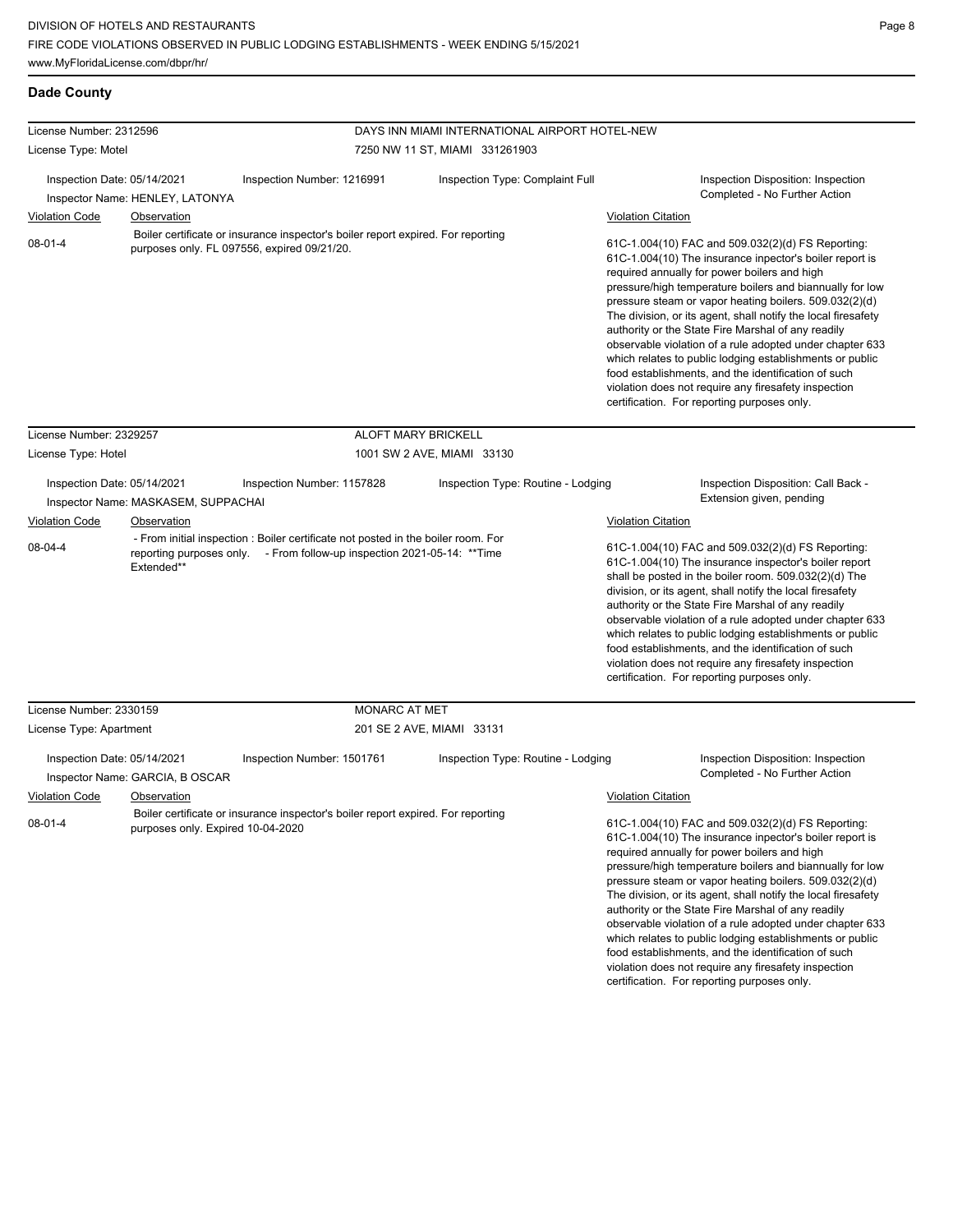## **Dade County**

| License Number: 2306734                                                                                                                                                                                                                                                                |                                               |                                                                                                                                                                      | <b>SAN JUAN HOTEL</b>                   |                                                                                                                                                                                                                                                                                                                                                                                                                                              |  |  |
|----------------------------------------------------------------------------------------------------------------------------------------------------------------------------------------------------------------------------------------------------------------------------------------|-----------------------------------------------|----------------------------------------------------------------------------------------------------------------------------------------------------------------------|-----------------------------------------|----------------------------------------------------------------------------------------------------------------------------------------------------------------------------------------------------------------------------------------------------------------------------------------------------------------------------------------------------------------------------------------------------------------------------------------------|--|--|
| License Type: Hotel                                                                                                                                                                                                                                                                    |                                               |                                                                                                                                                                      | 1680 COLLINS AVE, MIAMI BEACH 33139     |                                                                                                                                                                                                                                                                                                                                                                                                                                              |  |  |
| Inspection Date: 05/14/2021<br>Inspector Name: HODGE, KRISTEN                                                                                                                                                                                                                          |                                               | Inspection Number: 1158595                                                                                                                                           | Inspection Type: Complaint Full         | Inspection Disposition: Call Back -<br>Complied                                                                                                                                                                                                                                                                                                                                                                                              |  |  |
| <b>Violation Code</b>                                                                                                                                                                                                                                                                  | Observation                                   |                                                                                                                                                                      |                                         | <b>Violation Citation</b>                                                                                                                                                                                                                                                                                                                                                                                                                    |  |  |
| - From initial inspection: Trouble/alarm light illuminated on the fire alarm control<br>$04 - 01 - 4$<br>panel. For reporting purposes only.<br>Fire panel located in front desk office, trouble light illuminated. - From follow-up<br>inspection 2021-05-14: ** Time Extended**      |                                               |                                                                                                                                                                      |                                         | 509.032(2)(d) FS Reporting: The division, or its agent,<br>shall notify the local firesafety authority or the State Fire<br>Marshal of any readily observable violation of a rule<br>adopted under chapter 633 which relates to public<br>lodging establishments or public food establishments,<br>and the identification of such violation does not require<br>any firesafety inspection certification. For reporting<br>purposes only.     |  |  |
| License Number: 2329312                                                                                                                                                                                                                                                                |                                               | <b>CLAREMONT HOTEL</b>                                                                                                                                               |                                         |                                                                                                                                                                                                                                                                                                                                                                                                                                              |  |  |
| License Type: Hotel                                                                                                                                                                                                                                                                    |                                               |                                                                                                                                                                      | 1700 COLLINS AVE, MIAMI BEACH 33139     |                                                                                                                                                                                                                                                                                                                                                                                                                                              |  |  |
| Inspection Date: 05/14/2021<br><b>Violation Code</b>                                                                                                                                                                                                                                   | Inspector Name: HODGE, KRISTEN<br>Observation | Inspection Number: 1157714                                                                                                                                           | Inspection Type: Routine - Lodging      | Inspection Disposition: Call Back -<br>Admin. complaint recommended<br><b>Violation Citation</b>                                                                                                                                                                                                                                                                                                                                             |  |  |
| - From initial inspection : Portable fire extinguisher missing from it's designated<br>$01 - 03 - 4$<br>location (sign present indicating designated location). Observed empty fire<br>extinguisher box located on the 3rd floor near room number 325. For reporting<br>purposes only. |                                               |                                                                                                                                                                      |                                         | 509.032(2)(d) FS Reporting: (d) The division, or its<br>agent, shall notify the local firesafety authority or the<br>State Fire Marshal of any readily observable violation of<br>a rule adopted under chapter 633 which relates to public<br>lodging establishments or public food establishments,<br>and the identification of such violation does not require<br>any firesafety inspection certification. For reporting<br>purposes only. |  |  |
| License Number: 2301114                                                                                                                                                                                                                                                                |                                               | <b>LA FLORA HOTEL</b>                                                                                                                                                |                                         |                                                                                                                                                                                                                                                                                                                                                                                                                                              |  |  |
| License Type: Hotel                                                                                                                                                                                                                                                                    |                                               |                                                                                                                                                                      | 1238 COLLINS AVE, MIAMI BEACH 331394607 |                                                                                                                                                                                                                                                                                                                                                                                                                                              |  |  |
| Inspection Date: 05/10/2021                                                                                                                                                                                                                                                            | Inspector Name: WILLIAMS, ALFREDA             | Inspection Number: 1157933                                                                                                                                           | Inspection Type: Routine - Lodging      | Inspection Disposition: Call Back -<br>Complied                                                                                                                                                                                                                                                                                                                                                                                              |  |  |
| <b>Violation Code</b>                                                                                                                                                                                                                                                                  | Observation                                   |                                                                                                                                                                      |                                         | <b>Violation Citation</b>                                                                                                                                                                                                                                                                                                                                                                                                                    |  |  |
| $04 - 01 - 4$<br>**Time Extended**                                                                                                                                                                                                                                                     |                                               | - From initial inspection : Trouble/alarm light illuminated on the fire alarm control<br>panel. For reporting purposes only. - From follow-up inspection 2021-05-10: |                                         | 509.032(2)(d) FS Reporting: The division, or its agent,<br>shall notify the local firesafety authority or the State Fire<br>Marshal of any readily observable violation of a rule<br>adopted under chapter 633 which relates to public<br>lodging establishments or public food establishments,<br>and the identification of such violation does not require<br>any firesafety inspection certification. For reporting                       |  |  |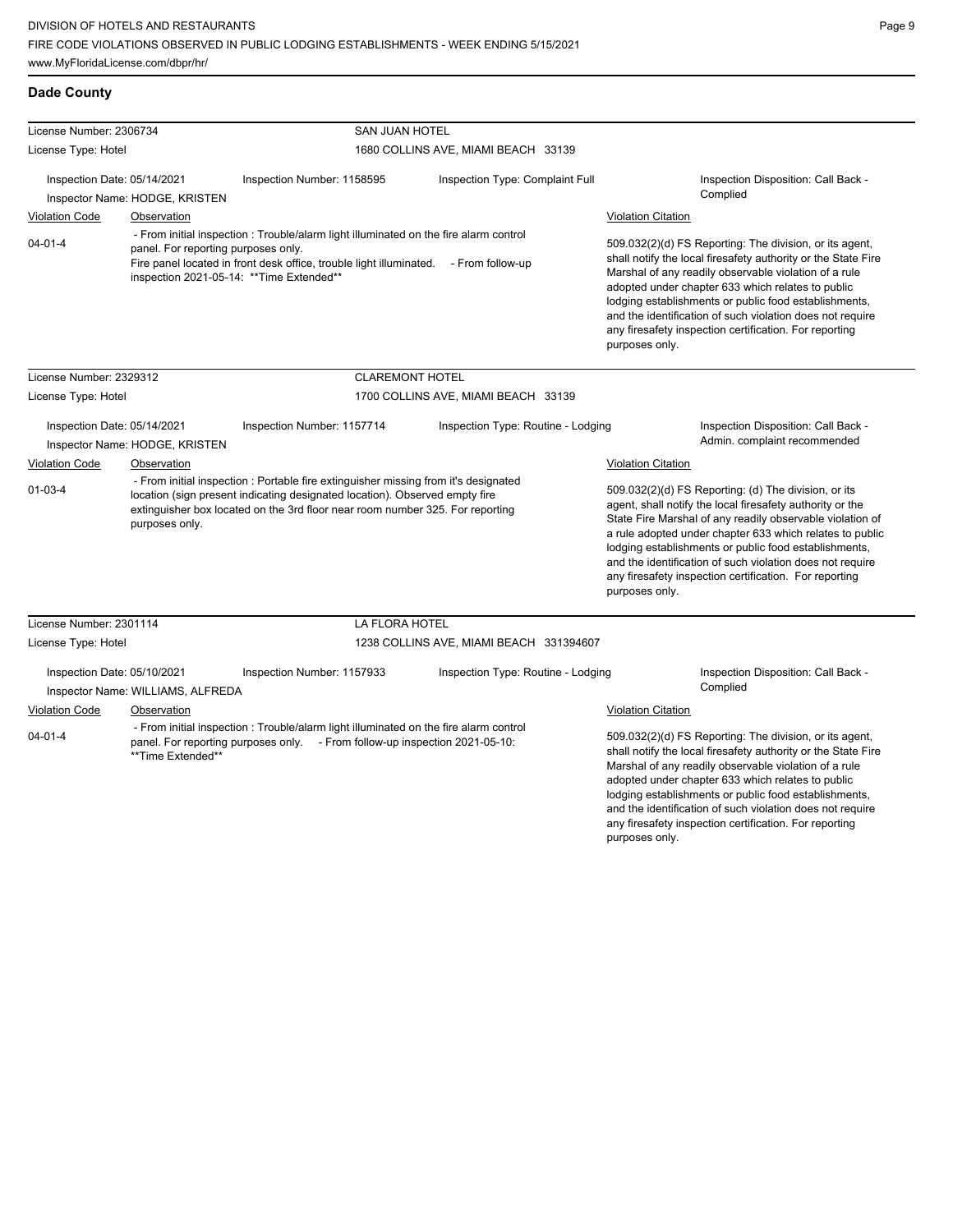## **Dade County**

| License Number: 2304620                                                                                                                                                                                                                                                                                                                                                                            |                                                                                                                                                                                                                                                                                                                  | HOTEL BELLAMAR                                                                                                                                                                                                                          |                                                  |                                                                                                                                                                                                                                                                                                                                                                                                                                                                                                                                                                                                                                                                                                 |
|----------------------------------------------------------------------------------------------------------------------------------------------------------------------------------------------------------------------------------------------------------------------------------------------------------------------------------------------------------------------------------------------------|------------------------------------------------------------------------------------------------------------------------------------------------------------------------------------------------------------------------------------------------------------------------------------------------------------------|-----------------------------------------------------------------------------------------------------------------------------------------------------------------------------------------------------------------------------------------|--------------------------------------------------|-------------------------------------------------------------------------------------------------------------------------------------------------------------------------------------------------------------------------------------------------------------------------------------------------------------------------------------------------------------------------------------------------------------------------------------------------------------------------------------------------------------------------------------------------------------------------------------------------------------------------------------------------------------------------------------------------|
| License Type: Hotel                                                                                                                                                                                                                                                                                                                                                                                |                                                                                                                                                                                                                                                                                                                  |                                                                                                                                                                                                                                         | 220 31 ST, MIAMI BEACH 33140                     |                                                                                                                                                                                                                                                                                                                                                                                                                                                                                                                                                                                                                                                                                                 |
| Inspection Date: 05/11/2021                                                                                                                                                                                                                                                                                                                                                                        |                                                                                                                                                                                                                                                                                                                  | Inspection Number: 1158737                                                                                                                                                                                                              | Inspection Type: Lodging-Licensing<br>Inspection | Inspection Disposition: Inspection<br>Completed - No Further Action                                                                                                                                                                                                                                                                                                                                                                                                                                                                                                                                                                                                                             |
|                                                                                                                                                                                                                                                                                                                                                                                                    | Inspector Name: UNZAGA, MILADYS                                                                                                                                                                                                                                                                                  |                                                                                                                                                                                                                                         |                                                  |                                                                                                                                                                                                                                                                                                                                                                                                                                                                                                                                                                                                                                                                                                 |
| <b>Violation Code</b>                                                                                                                                                                                                                                                                                                                                                                              | <b>Observation</b>                                                                                                                                                                                                                                                                                               |                                                                                                                                                                                                                                         |                                                  | <b>Violation Citation</b>                                                                                                                                                                                                                                                                                                                                                                                                                                                                                                                                                                                                                                                                       |
| Portable fire extinguisher locked in a box with no means of access to the fire<br>$01 - 06 - 4$<br>extinguisher. For reporting purposes only. Observed no breaking device for<br>extinguisher located in the stairs between 1 st and second floor building 230.<br>Trouble/alarm light illuminated on the fire alarm control panel. For reporting<br>$04 - 01 - 4$<br>purposes only. Building 230. |                                                                                                                                                                                                                                                                                                                  |                                                                                                                                                                                                                                         |                                                  | 509.032(2)(d) FS Reporting: (d) The division, or its<br>agent, shall notify the local firesafety authority or the<br>State Fire Marshal of any readily observable violation of<br>a rule adopted under chapter 633 which relates to public<br>lodging establishments or public food establishments,<br>and the identification of such violation does not require<br>any firesafety inspection certification. For reporting<br>purposes only.                                                                                                                                                                                                                                                    |
|                                                                                                                                                                                                                                                                                                                                                                                                    |                                                                                                                                                                                                                                                                                                                  |                                                                                                                                                                                                                                         |                                                  | 509.032(2)(d) FS Reporting: The division, or its agent,<br>shall notify the local firesafety authority or the State Fire<br>Marshal of any readily observable violation of a rule<br>adopted under chapter 633 which relates to public<br>lodging establishments or public food establishments,<br>and the identification of such violation does not require<br>any firesafety inspection certification. For reporting<br>purposes only.                                                                                                                                                                                                                                                        |
| License Number: 2329463                                                                                                                                                                                                                                                                                                                                                                            |                                                                                                                                                                                                                                                                                                                  |                                                                                                                                                                                                                                         | <b>DCROSS MANAGEMENT</b>                         |                                                                                                                                                                                                                                                                                                                                                                                                                                                                                                                                                                                                                                                                                                 |
| License Type: Hotel                                                                                                                                                                                                                                                                                                                                                                                |                                                                                                                                                                                                                                                                                                                  |                                                                                                                                                                                                                                         | 5445 COLLINS AVENUE UNIT C17, MIAMI BEACH 33140  |                                                                                                                                                                                                                                                                                                                                                                                                                                                                                                                                                                                                                                                                                                 |
| Inspection Date: 05/12/2021                                                                                                                                                                                                                                                                                                                                                                        | Inspector Name: UNZAGA, MILADYS                                                                                                                                                                                                                                                                                  | Inspection Number: 1158116                                                                                                                                                                                                              | Inspection Type: Routine - Lodging               | Inspection Disposition: Call Back -<br>Complied                                                                                                                                                                                                                                                                                                                                                                                                                                                                                                                                                                                                                                                 |
|                                                                                                                                                                                                                                                                                                                                                                                                    |                                                                                                                                                                                                                                                                                                                  |                                                                                                                                                                                                                                         |                                                  | <b>Violation Citation</b>                                                                                                                                                                                                                                                                                                                                                                                                                                                                                                                                                                                                                                                                       |
| $08 - 01 - 4$                                                                                                                                                                                                                                                                                                                                                                                      | <b>Violation Code</b><br><b>Observation</b><br>- From initial inspection : Boiler certificate or insurance inspector's boiler report<br>expired. For reporting purposes only. One of the boiler has the certificate already<br>expired since 3/6/2020.(FL 092741) - From follow-up inspection 2021-05-12:<br>**T |                                                                                                                                                                                                                                         |                                                  | 61C-1.004(10) FAC and 509.032(2)(d) FS Reporting:<br>61C-1.004(10) The insurance inpector's boiler report is<br>required annually for power boilers and high<br>pressure/high temperature boilers and biannually for low<br>pressure steam or vapor heating boilers. 509.032(2)(d)<br>The division, or its agent, shall notify the local firesafety<br>authority or the State Fire Marshal of any readily<br>observable violation of a rule adopted under chapter 633<br>which relates to public lodging establishments or public<br>food establishments, and the identification of such<br>violation does not require any firesafety inspection<br>certification. For reporting purposes only. |
| License Number: 2329326                                                                                                                                                                                                                                                                                                                                                                            |                                                                                                                                                                                                                                                                                                                  |                                                                                                                                                                                                                                         |                                                  | HOLIDAY INN EXPRESS AND SUITES MIAMI ARPT AND INTERMODAL AREA                                                                                                                                                                                                                                                                                                                                                                                                                                                                                                                                                                                                                                   |
| License Type: Hotel                                                                                                                                                                                                                                                                                                                                                                                |                                                                                                                                                                                                                                                                                                                  |                                                                                                                                                                                                                                         | 2601 NW 42 AVE, MIAMI 33142                      |                                                                                                                                                                                                                                                                                                                                                                                                                                                                                                                                                                                                                                                                                                 |
| Inspection Date: 05/07/2021                                                                                                                                                                                                                                                                                                                                                                        | Inspector Name: GARCIA, B OSCAR                                                                                                                                                                                                                                                                                  | Inspection Number: 1157083                                                                                                                                                                                                              | Inspection Type: Routine - Lodging               | Inspection Disposition: Call Back -<br>Complied                                                                                                                                                                                                                                                                                                                                                                                                                                                                                                                                                                                                                                                 |
| <b>Violation Code</b>                                                                                                                                                                                                                                                                                                                                                                              | Observation                                                                                                                                                                                                                                                                                                      |                                                                                                                                                                                                                                         |                                                  | <b>Violation Citation</b>                                                                                                                                                                                                                                                                                                                                                                                                                                                                                                                                                                                                                                                                       |
| 08-03-4                                                                                                                                                                                                                                                                                                                                                                                            | Violation**                                                                                                                                                                                                                                                                                                      | - From initial inspection : No boiler certificate or insurance inspector's boiler report<br>available. For reporting purposes only. 499900 btu, 575.64 gl water, **Repeat<br>- From follow-up inspection 2021-05-07: ** Time Extended** |                                                  | 61C-1.004(10) FAC and 509.032(2)(d) FS Reporting:<br>61C-1.004(10) The insurance inpector's boiler report is<br>required annually for power boilers and high<br>pressure/high temperature boilers and biannually for low<br>pressure steam or vapor heating boilers. 509.032(2)(d)<br>The division, or its agent, shall notify the local firesafety<br>authority or the State Fire Marshal of any readily<br>observable violation of a rule adopted under chapter 633<br>which relates to public lodging establishments or public<br>food establishments, and the identification of such<br>violation does not require any firesafety inspection<br>certification. For reporting purposes only. |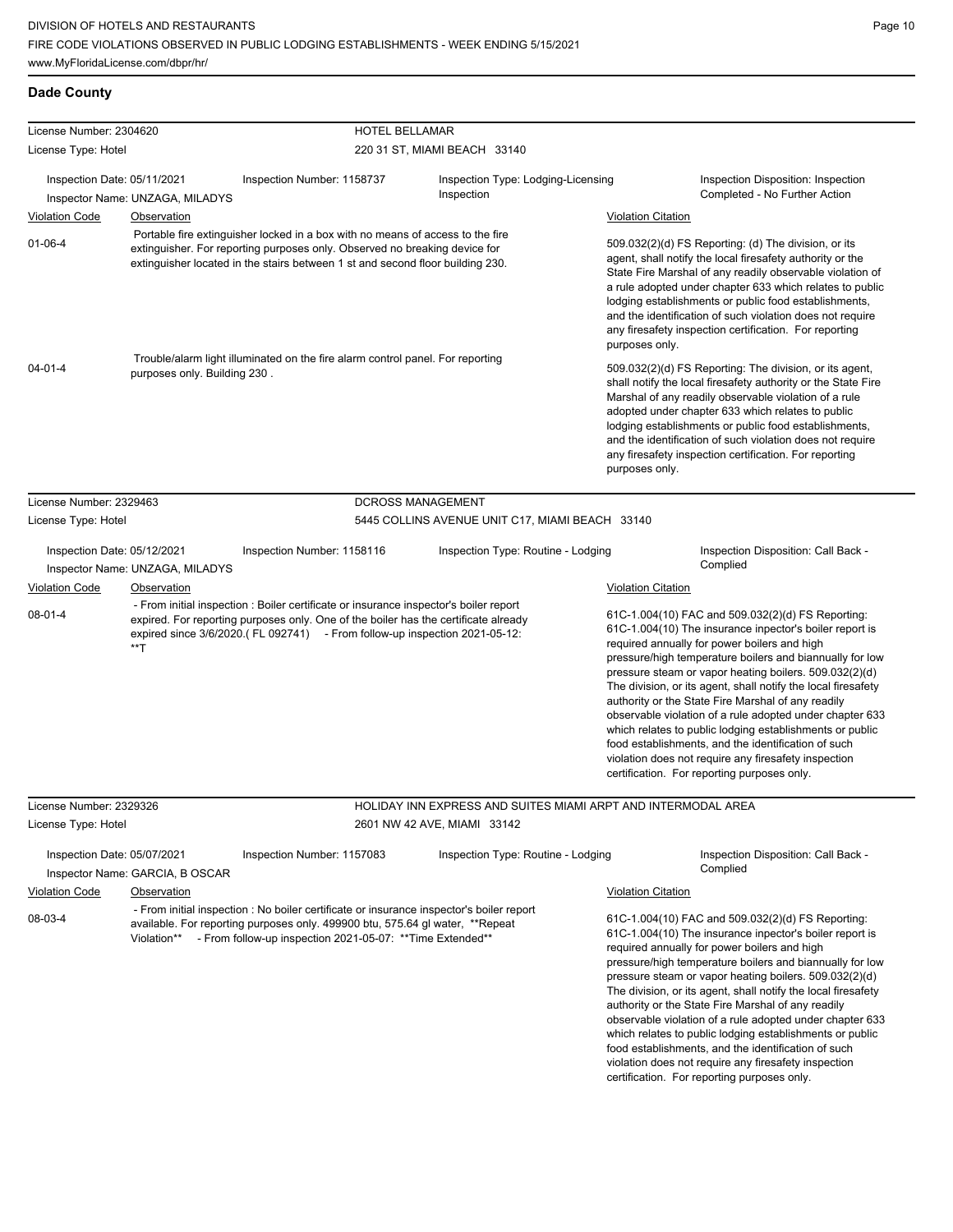| <b>Duval County</b> |
|---------------------|
|---------------------|

| License Number: 2603661     |                                                                                                                                   |                                                                               | <b>TRAVELODGE INN &amp; SUITES</b>  |                                                                                                                                                                                                                                                                                                                                                                                                                                              |
|-----------------------------|-----------------------------------------------------------------------------------------------------------------------------------|-------------------------------------------------------------------------------|-------------------------------------|----------------------------------------------------------------------------------------------------------------------------------------------------------------------------------------------------------------------------------------------------------------------------------------------------------------------------------------------------------------------------------------------------------------------------------------------|
| License Type: Motel         |                                                                                                                                   |                                                                               | 1153 AIRPORT RD, JACKSONVILLE 32218 |                                                                                                                                                                                                                                                                                                                                                                                                                                              |
| Inspection Date: 05/14/2021 | Inspector Name: PERRY, DENNIS                                                                                                     | Inspection Number: 1216989                                                    | Inspection Type: Complaint Full     | <b>Inspection Disposition: Administrative</b><br>complaint recommended                                                                                                                                                                                                                                                                                                                                                                       |
| <b>Violation Code</b>       | Observation                                                                                                                       |                                                                               |                                     | <b>Violation Citation</b>                                                                                                                                                                                                                                                                                                                                                                                                                    |
| $01 - 04 - 4$               | only.<br>Missing by rooms 117 and 315.                                                                                            | No portable fire extinguisher present on the premises. For reporting purposes |                                     | 509.032(2)(d) FS Reporting: (d) The division, or its<br>agent, shall notify the local firesafety authority or the<br>State Fire Marshal of any readily observable violation of<br>a rule adopted under chapter 633 which relates to public<br>lodging establishments or public food establishments,<br>and the identification of such violation does not require<br>any firesafety inspection certification. For reporting<br>purposes only. |
| $04 - 03 - 4$               | Smoke detector/alarm in guest room/unit damaged as to appear to be inoperable.<br>For reporting purposes only.<br>In room $122$ . |                                                                               |                                     | 509.032(2)(d) FS Reporting: The division, or its agent,<br>shall notify the local firesafety authority or the State Fire<br>Marshal of any readily observable violation of a rule<br>adopted under chapter 633 which relates to public<br>lodging establishments or public food establishments,<br>and the identification of such violation does not require<br>any firesafety inspection certification. For reporting<br>purposes only.     |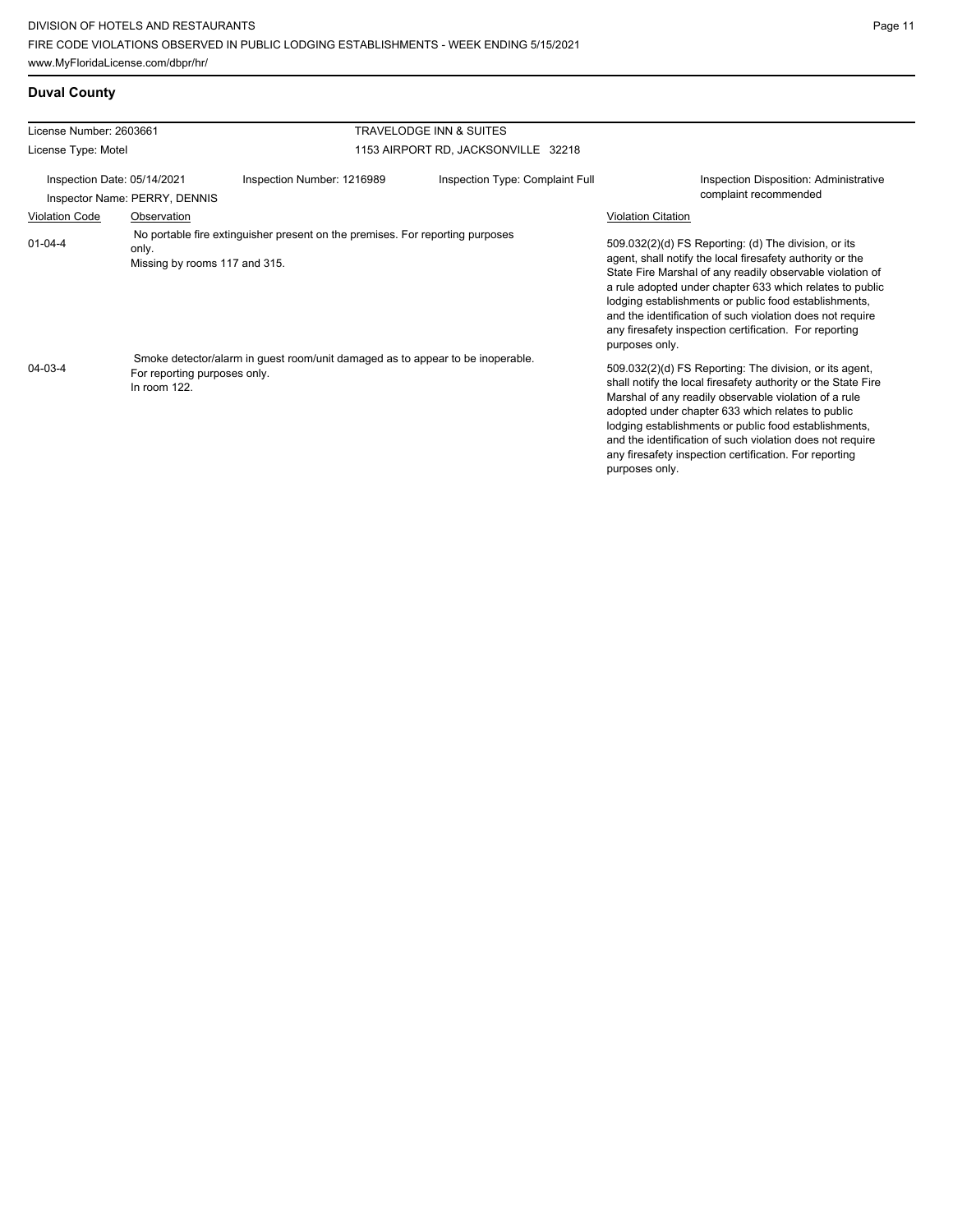# **Hillsborough County**

| License Number: 3911502                                                                                                                                                                                                                                                          |                                                  |                                                                                                                                                                       | EXTENDED STAY AMERICA #9643           |                           |                                                                                                                                                                                                                                                                                                                                                                                                                                                                                                                                                                                                                                                                                                                              |  |  |
|----------------------------------------------------------------------------------------------------------------------------------------------------------------------------------------------------------------------------------------------------------------------------------|--------------------------------------------------|-----------------------------------------------------------------------------------------------------------------------------------------------------------------------|---------------------------------------|---------------------------|------------------------------------------------------------------------------------------------------------------------------------------------------------------------------------------------------------------------------------------------------------------------------------------------------------------------------------------------------------------------------------------------------------------------------------------------------------------------------------------------------------------------------------------------------------------------------------------------------------------------------------------------------------------------------------------------------------------------------|--|--|
| License Type: Motel                                                                                                                                                                                                                                                              |                                                  |                                                                                                                                                                       | 330 GRAND REGENCY BLVD, BRANDON 33510 |                           |                                                                                                                                                                                                                                                                                                                                                                                                                                                                                                                                                                                                                                                                                                                              |  |  |
| Inspection Date: 05/13/2021                                                                                                                                                                                                                                                      | Inspector Name: THORNCROFT, ROBERT               | Inspection Number: 1216121                                                                                                                                            | Inspection Type: Routine - Lodging    |                           | Inspection Disposition: Inspection<br>Completed - No Further Action                                                                                                                                                                                                                                                                                                                                                                                                                                                                                                                                                                                                                                                          |  |  |
| <b>Violation Code</b>                                                                                                                                                                                                                                                            | Observation                                      |                                                                                                                                                                       |                                       |                           |                                                                                                                                                                                                                                                                                                                                                                                                                                                                                                                                                                                                                                                                                                                              |  |  |
| No boiler certificate or insurance inspector's boiler report available. For reporting<br>08-03-4<br>purposes only. Only one certificate is available, operator looked up the email<br>information on the inspection and the email from CNA described the servicing of 2<br>units |                                                  |                                                                                                                                                                       |                                       |                           | <b>Violation Citation</b><br>61C-1.004(10) FAC and 509.032(2)(d) FS Reporting:<br>61C-1.004(10) The insurance inpector's boiler report is<br>required annually for power boilers and high<br>pressure/high temperature boilers and biannually for low<br>pressure steam or vapor heating boilers. 509.032(2)(d)<br>The division, or its agent, shall notify the local firesafety<br>authority or the State Fire Marshal of any readily<br>observable violation of a rule adopted under chapter 633<br>which relates to public lodging establishments or public<br>food establishments, and the identification of such<br>violation does not require any firesafety inspection<br>certification. For reporting purposes only. |  |  |
| License Number: 3913532                                                                                                                                                                                                                                                          |                                                  | LA QUINTA INN #965                                                                                                                                                    |                                       |                           |                                                                                                                                                                                                                                                                                                                                                                                                                                                                                                                                                                                                                                                                                                                              |  |  |
| License Type: Hotel                                                                                                                                                                                                                                                              |                                                  |                                                                                                                                                                       | 310 GRAND REGENCY BLVD, BRANDON 33510 |                           |                                                                                                                                                                                                                                                                                                                                                                                                                                                                                                                                                                                                                                                                                                                              |  |  |
| Inspection Date: 05/13/2021                                                                                                                                                                                                                                                      | Inspector Name: THORNCROFT, ROBERT               | Inspection Number: 1158314                                                                                                                                            | Inspection Type: Routine - Lodging    |                           | Inspection Disposition: Warning<br>Issued                                                                                                                                                                                                                                                                                                                                                                                                                                                                                                                                                                                                                                                                                    |  |  |
| <b>Violation Code</b>                                                                                                                                                                                                                                                            | Observation                                      |                                                                                                                                                                       |                                       | <b>Violation Citation</b> |                                                                                                                                                                                                                                                                                                                                                                                                                                                                                                                                                                                                                                                                                                                              |  |  |
| $08 - 01 - 4$                                                                                                                                                                                                                                                                    |                                                  | Boiler certificate or insurance inspector's boiler report expired. For reporting<br>purposes only. 132744 1/31/21 expired, 132767 1/31/21 expired                     |                                       |                           | 61C-1.004(10) FAC and 509.032(2)(d) FS Reporting:<br>61C-1.004(10) The insurance inpector's boiler report is<br>required annually for power boilers and high<br>pressure/high temperature boilers and biannually for low<br>pressure steam or vapor heating boilers. 509.032(2)(d)<br>The division, or its agent, shall notify the local firesafety<br>authority or the State Fire Marshal of any readily<br>observable violation of a rule adopted under chapter 633<br>which relates to public lodging establishments or public<br>food establishments, and the identification of such<br>violation does not require any firesafety inspection<br>certification. For reporting purposes only.                              |  |  |
| License Number: 3913547                                                                                                                                                                                                                                                          |                                                  | <b>GIBTOWN INN</b>                                                                                                                                                    |                                       |                           |                                                                                                                                                                                                                                                                                                                                                                                                                                                                                                                                                                                                                                                                                                                              |  |  |
| License Type: Motel                                                                                                                                                                                                                                                              |                                                  |                                                                                                                                                                       | 11545 S US HWY 41, GIBSONTON 33534    |                           |                                                                                                                                                                                                                                                                                                                                                                                                                                                                                                                                                                                                                                                                                                                              |  |  |
| Inspection Date: 05/13/2021                                                                                                                                                                                                                                                      | Inspector Name: THORNCROFT, ROBERT               | Inspection Number: 1216179                                                                                                                                            | Inspection Type: Routine - Lodging    |                           | Inspection Disposition: Inspection<br>Completed - No Further Action                                                                                                                                                                                                                                                                                                                                                                                                                                                                                                                                                                                                                                                          |  |  |
| <b>Violation Code</b>                                                                                                                                                                                                                                                            | Observation                                      |                                                                                                                                                                       |                                       | Violation Citation        |                                                                                                                                                                                                                                                                                                                                                                                                                                                                                                                                                                                                                                                                                                                              |  |  |
| $01-03-4$                                                                                                                                                                                                                                                                        | box is empty at room 12                          | Portable fire extinguisher missing from it's designated location (sign present<br>indicating designated location). For reporting purposes only. Red fire extinguisher |                                       | purposes only.            | 509.032(2)(d) FS Reporting: (d) The division, or its<br>agent, shall notify the local firesafety authority or the<br>State Fire Marshal of any readily observable violation of<br>a rule adopted under chapter 633 which relates to public<br>lodging establishments or public food establishments,<br>and the identification of such violation does not require<br>any firesafety inspection certification. For reporting                                                                                                                                                                                                                                                                                                   |  |  |
| License Number: 3911366                                                                                                                                                                                                                                                          |                                                  | <b>RUSKIN INN</b>                                                                                                                                                     |                                       |                           |                                                                                                                                                                                                                                                                                                                                                                                                                                                                                                                                                                                                                                                                                                                              |  |  |
| License Type: Motel                                                                                                                                                                                                                                                              |                                                  |                                                                                                                                                                       | 3113 E COLLEGE AVE, RUSKIN 33570      |                           |                                                                                                                                                                                                                                                                                                                                                                                                                                                                                                                                                                                                                                                                                                                              |  |  |
| Inspection Date: 05/11/2021                                                                                                                                                                                                                                                      | Inspector Name: THORNCROFT, ROBERT               | Inspection Number: 1216159                                                                                                                                            | Inspection Type: Routine - Lodging    |                           | Inspection Disposition: Inspection<br>Completed - No Further Action                                                                                                                                                                                                                                                                                                                                                                                                                                                                                                                                                                                                                                                          |  |  |
| <b>Violation Code</b><br>$04 - 01 - 4$                                                                                                                                                                                                                                           | Observation<br>purposes only. Unit is in trouble | Trouble/alarm light illuminated on the fire alarm control panel. For reporting                                                                                        |                                       | <b>Violation Citation</b> | 509.032(2)(d) FS Reporting: The division, or its agent,<br>shall notify the local firesafety authority or the State Fire<br>Marshal of any readily observable violation of a rule<br>adopted under chapter 633 which relates to public<br>lodging establishments or public food establishments,<br>and the identification of such violation does not require<br>any firesafety inspection certification. For reporting                                                                                                                                                                                                                                                                                                       |  |  |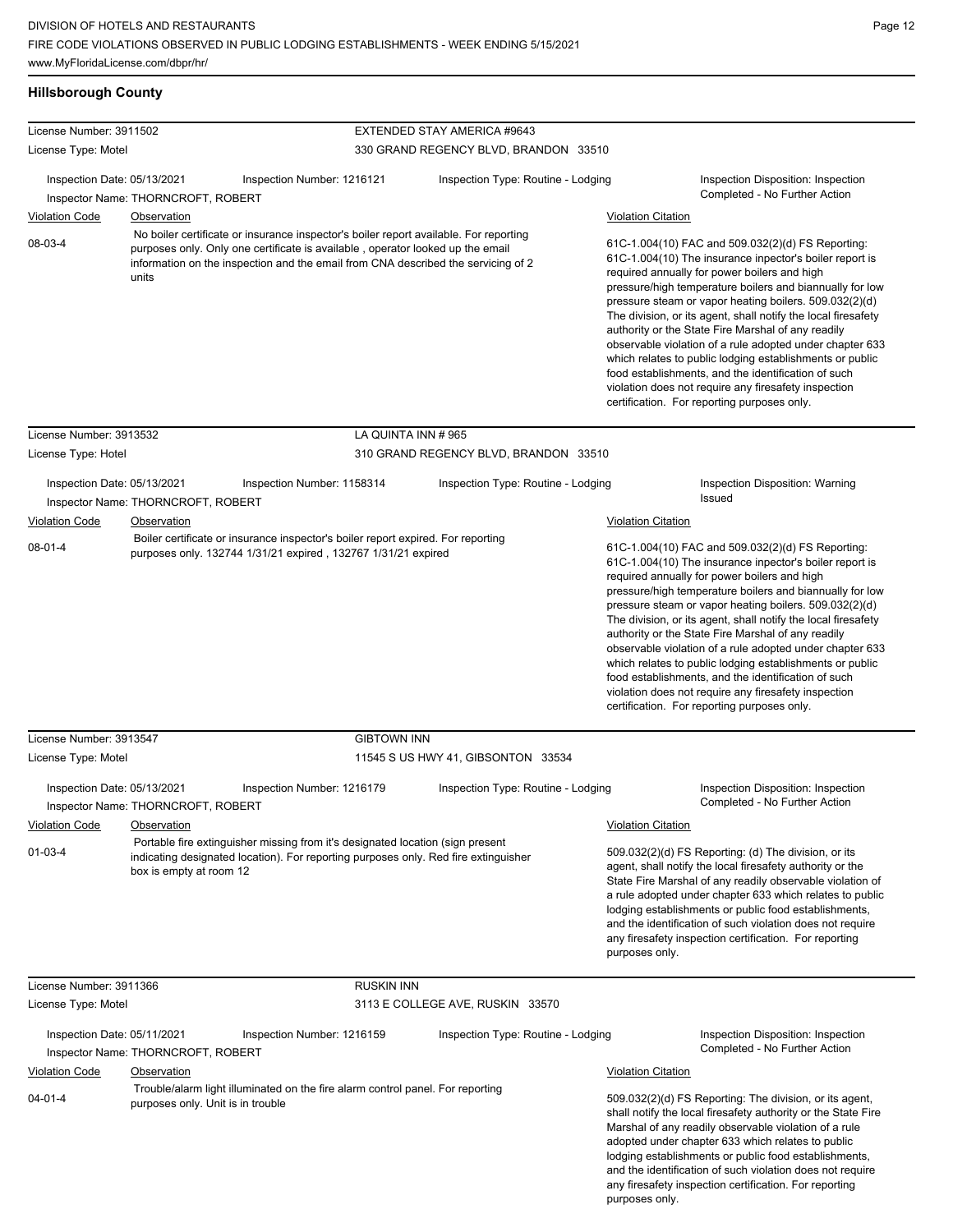| <b>Hillsborough County</b> |  |
|----------------------------|--|
|----------------------------|--|

| License Number: 3909771                |                                                                                  | <b>COMFORT INN</b>                                                                                                                                                                                                                                     |                                                     |                                                                                                                                                                                                                                                                                                                                                                                                                                          |                                                                                                                                                                                                                                                                                                                                                                                                                            |  |
|----------------------------------------|----------------------------------------------------------------------------------|--------------------------------------------------------------------------------------------------------------------------------------------------------------------------------------------------------------------------------------------------------|-----------------------------------------------------|------------------------------------------------------------------------------------------------------------------------------------------------------------------------------------------------------------------------------------------------------------------------------------------------------------------------------------------------------------------------------------------------------------------------------------------|----------------------------------------------------------------------------------------------------------------------------------------------------------------------------------------------------------------------------------------------------------------------------------------------------------------------------------------------------------------------------------------------------------------------------|--|
| License Type: Motel                    |                                                                                  |                                                                                                                                                                                                                                                        | 718 CYPRESS VILLAGE BLVD, SUN CITY CENTER 335736800 |                                                                                                                                                                                                                                                                                                                                                                                                                                          |                                                                                                                                                                                                                                                                                                                                                                                                                            |  |
| Inspection Date: 05/12/2021            | Inspector Name: THORNCROFT, ROBERT                                               | Inspection Number: 1214191                                                                                                                                                                                                                             | Inspection Type: Routine - Lodging                  |                                                                                                                                                                                                                                                                                                                                                                                                                                          | Inspection Disposition: Inspection<br>Completed - No Further Action                                                                                                                                                                                                                                                                                                                                                        |  |
| <b>Violation Code</b>                  | <b>Observation</b>                                                               |                                                                                                                                                                                                                                                        |                                                     | <b>Violation Citation</b>                                                                                                                                                                                                                                                                                                                                                                                                                |                                                                                                                                                                                                                                                                                                                                                                                                                            |  |
| $04 - 01 - 4$                          | purposes only. System is in trouble                                              | Trouble/alarm light illuminated on the fire alarm control panel. For reporting                                                                                                                                                                         |                                                     | 509.032(2)(d) FS Reporting: The division, or its agent,<br>shall notify the local firesafety authority or the State Fire<br>Marshal of any readily observable violation of a rule<br>adopted under chapter 633 which relates to public<br>lodging establishments or public food establishments,<br>and the identification of such violation does not require<br>any firesafety inspection certification. For reporting<br>purposes only. |                                                                                                                                                                                                                                                                                                                                                                                                                            |  |
| License Number: 3913626                |                                                                                  |                                                                                                                                                                                                                                                        | HILTON GARDEN INN TAMPA SOUTHEAST                   |                                                                                                                                                                                                                                                                                                                                                                                                                                          |                                                                                                                                                                                                                                                                                                                                                                                                                            |  |
| License Type: Hotel                    |                                                                                  |                                                                                                                                                                                                                                                        | 4328 GARDEN VISTA DR, RIVERVIEW 33578               |                                                                                                                                                                                                                                                                                                                                                                                                                                          |                                                                                                                                                                                                                                                                                                                                                                                                                            |  |
| Inspection Date: 05/10/2021            | Inspector Name: ANGEL, TERRY                                                     | Inspection Number: 1158304                                                                                                                                                                                                                             | Inspection Type: Routine - Lodging                  |                                                                                                                                                                                                                                                                                                                                                                                                                                          | Inspection Disposition: Warning<br>Issued                                                                                                                                                                                                                                                                                                                                                                                  |  |
| <b>Violation Code</b>                  | Observation                                                                      |                                                                                                                                                                                                                                                        |                                                     | <b>Violation Citation</b>                                                                                                                                                                                                                                                                                                                                                                                                                |                                                                                                                                                                                                                                                                                                                                                                                                                            |  |
| $04 - 01 - 4$                          | message.                                                                         | Trouble/alarm light illuminated on the fire alarm control panel. For reporting<br>purposes only. Notified Fire Inspector, Jason Castro, 813-233-3366. Voice                                                                                            |                                                     | 509.032(2)(d) FS Reporting: The division, or its agent,<br>shall notify the local firesafety authority or the State Fire<br>Marshal of any readily observable violation of a rule<br>adopted under chapter 633 which relates to public<br>lodging establishments or public food establishments,<br>and the identification of such violation does not require<br>any firesafety inspection certification. For reporting<br>purposes only. |                                                                                                                                                                                                                                                                                                                                                                                                                            |  |
| License Number: 3902625                |                                                                                  |                                                                                                                                                                                                                                                        | <b>BELARA LAKES APARTMENTS</b>                      |                                                                                                                                                                                                                                                                                                                                                                                                                                          |                                                                                                                                                                                                                                                                                                                                                                                                                            |  |
| License Type: Apartment                |                                                                                  |                                                                                                                                                                                                                                                        | 8402 WATERFORD AVE, TAMPA 33604                     |                                                                                                                                                                                                                                                                                                                                                                                                                                          |                                                                                                                                                                                                                                                                                                                                                                                                                            |  |
| Inspection Date: 05/14/2021            |                                                                                  | Inspection Number: 1512437                                                                                                                                                                                                                             | Inspection Type: Complaint Full                     |                                                                                                                                                                                                                                                                                                                                                                                                                                          | <b>Inspection Disposition: Administrative</b>                                                                                                                                                                                                                                                                                                                                                                              |  |
|                                        | Inspector Name: ZHANG, JACKY                                                     |                                                                                                                                                                                                                                                        |                                                     |                                                                                                                                                                                                                                                                                                                                                                                                                                          | complaint recommended                                                                                                                                                                                                                                                                                                                                                                                                      |  |
| <b>Violation Code</b><br>$01 - 02 - 4$ | Observation<br>recharge. For reporting purposes only.<br>By building 13 unit T4. | Portable fire extinguisher pressure gauge indicates the extinguisher is in need of                                                                                                                                                                     |                                                     | <b>Violation Citation</b><br>purposes only.                                                                                                                                                                                                                                                                                                                                                                                              | 509.032(2)(d) FS Reporting: (d) The division, or its<br>agent, shall notify the local firesafety authority or the<br>State Fire Marshal of any readily observable violation of<br>a rule adopted under chapter 633 which relates to public<br>lodging establishments or public food establishments,<br>and the identification of such violation does not require<br>any firesafety inspection certification. For reporting |  |
| License Number: 3910141                |                                                                                  |                                                                                                                                                                                                                                                        | <b>GARDEN VILLAS APARTMENTS</b>                     |                                                                                                                                                                                                                                                                                                                                                                                                                                          |                                                                                                                                                                                                                                                                                                                                                                                                                            |  |
| License Type: Apartment                |                                                                                  |                                                                                                                                                                                                                                                        | 8731 N 30 ST UNIT A, TAMPA 33604                    |                                                                                                                                                                                                                                                                                                                                                                                                                                          |                                                                                                                                                                                                                                                                                                                                                                                                                            |  |
| Inspection Date: 05/14/2021            | Inspector Name: BRANNER, LISELOTTE                                               | Inspection Number: 1504074                                                                                                                                                                                                                             | Inspection Type: Routine - Lodging                  |                                                                                                                                                                                                                                                                                                                                                                                                                                          | Inspection Disposition: Warning<br><b>Issued</b>                                                                                                                                                                                                                                                                                                                                                                           |  |
| <b>Violation Code</b>                  | Observation                                                                      |                                                                                                                                                                                                                                                        |                                                     | <b>Violation Citation</b>                                                                                                                                                                                                                                                                                                                                                                                                                |                                                                                                                                                                                                                                                                                                                                                                                                                            |  |
| $07 - 01 - 4$                          |                                                                                  | Orange cord hooked up to box on side of building running around building and into<br>wall on other side of building. For reporting purposes only. Manager believes it's<br>from the cable company. States new tenant moved in yesterday. Building 8749 |                                                     | purposes only.                                                                                                                                                                                                                                                                                                                                                                                                                           | 509.032(2)(d) FS Reporting: (d) The division, or its<br>agent, shall notify the local firesafety authority or the<br>State Fire Marshal of any readily observable violation of<br>a rule adopted under chapter 633 which relates to public<br>lodging establishments or public food establishments,<br>and the identification of such violation does not require<br>any firesafety inspection certification. For reporting |  |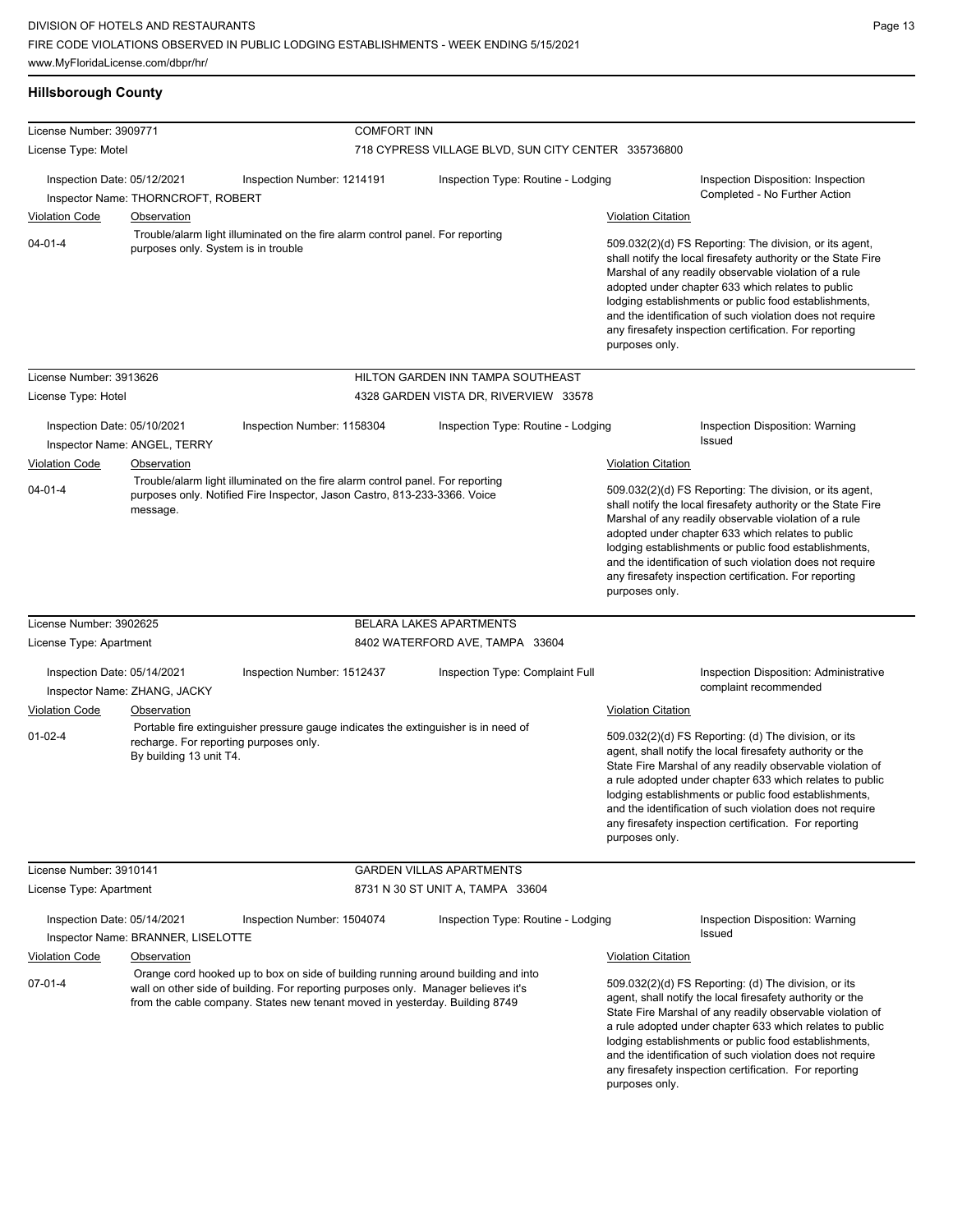# **Hillsborough County**

| License Number: 3905670     |                                     |                                                                                                                                                             | EMBASSY SUITES BY HILTON TAMPA AIRPORT WESTSHORE |                                                                                                                                                                                                                                                                                                                                                                                                                                                                                                                                                                                                                                                                                                 |  |  |
|-----------------------------|-------------------------------------|-------------------------------------------------------------------------------------------------------------------------------------------------------------|--------------------------------------------------|-------------------------------------------------------------------------------------------------------------------------------------------------------------------------------------------------------------------------------------------------------------------------------------------------------------------------------------------------------------------------------------------------------------------------------------------------------------------------------------------------------------------------------------------------------------------------------------------------------------------------------------------------------------------------------------------------|--|--|
| License Type: Hotel         |                                     |                                                                                                                                                             | 555 N WESTSHORE BLVD, TAMPA 33609                |                                                                                                                                                                                                                                                                                                                                                                                                                                                                                                                                                                                                                                                                                                 |  |  |
|                             |                                     |                                                                                                                                                             |                                                  |                                                                                                                                                                                                                                                                                                                                                                                                                                                                                                                                                                                                                                                                                                 |  |  |
| Inspection Date: 05/10/2021 | Inspector Name: KLUSENDORF, JEANNE  | Inspection Number: 1159088                                                                                                                                  | Inspection Type: Complaint Full                  | Inspection Disposition: Inspection<br>Completed - No Further Action                                                                                                                                                                                                                                                                                                                                                                                                                                                                                                                                                                                                                             |  |  |
| <b>Violation Code</b>       | Observation                         |                                                                                                                                                             |                                                  | <b>Violation Citation</b>                                                                                                                                                                                                                                                                                                                                                                                                                                                                                                                                                                                                                                                                       |  |  |
| $04 - 01 - 4$               | purposes only.                      | Trouble/alarm light illuminated on the fire alarm control panel. For reporting                                                                              |                                                  | 509.032(2)(d) FS Reporting: The division, or its agent,<br>shall notify the local firesafety authority or the State Fire<br>Marshal of any readily observable violation of a rule<br>adopted under chapter 633 which relates to public<br>lodging establishments or public food establishments,<br>and the identification of such violation does not require<br>any firesafety inspection certification. For reporting<br>purposes only.                                                                                                                                                                                                                                                        |  |  |
| $08 - 01 - 4$               | purposes only. **Repeat Violation** | Boiler certificate or insurance inspector's boiler report expired. For reporting                                                                            |                                                  | 61C-1.004(10) FAC and 509.032(2)(d) FS Reporting:<br>61C-1.004(10) The insurance inpector's boiler report is<br>required annually for power boilers and high<br>pressure/high temperature boilers and biannually for low<br>pressure steam or vapor heating boilers. 509.032(2)(d)<br>The division, or its agent, shall notify the local firesafety<br>authority or the State Fire Marshal of any readily<br>observable violation of a rule adopted under chapter 633<br>which relates to public lodging establishments or public<br>food establishments, and the identification of such<br>violation does not require any firesafety inspection<br>certification. For reporting purposes only. |  |  |
|                             | License Number: 3900493             |                                                                                                                                                             | THE RIVIERA AT 8412                              |                                                                                                                                                                                                                                                                                                                                                                                                                                                                                                                                                                                                                                                                                                 |  |  |
| License Type: Apartment     |                                     |                                                                                                                                                             | 8412 RIO BRAVO COURT, TAMPA 33617                |                                                                                                                                                                                                                                                                                                                                                                                                                                                                                                                                                                                                                                                                                                 |  |  |
|                             |                                     |                                                                                                                                                             |                                                  |                                                                                                                                                                                                                                                                                                                                                                                                                                                                                                                                                                                                                                                                                                 |  |  |
| Inspection Date: 05/13/2021 | Inspector Name: REGAS, ANTHONY      | Inspection Number: 1512435                                                                                                                                  | Inspection Type: Complaint Full                  | Inspection Disposition: Warning<br>Issued                                                                                                                                                                                                                                                                                                                                                                                                                                                                                                                                                                                                                                                       |  |  |
| <b>Violation Code</b>       | Observation                         |                                                                                                                                                             |                                                  | <b>Violation Citation</b>                                                                                                                                                                                                                                                                                                                                                                                                                                                                                                                                                                                                                                                                       |  |  |
| $01 - 01 - 4$               | buildings 5, 14,22 and 27.          | Portable fire extinguisher pressure gauge indicates the extinguisher is<br>overcharged. For reporting purposes only. Observed missing fire extinguishers at |                                                  | 509.032(2)(d) FS Reporting: (d) The division, or its<br>agent, shall notify the local firesafety authority or the<br>State Fire Marshal of any readily observable violation of<br>a rule adopted under chapter 633 which relates to public<br>lodging establishments or public food establishments,<br>and the identification of such violation does not require<br>any firesafety inspection certification. For reporting<br>purposes only.                                                                                                                                                                                                                                                    |  |  |
| License Number: 3901892     |                                     |                                                                                                                                                             | <b>RANCH HOUSE MOTEL</b>                         |                                                                                                                                                                                                                                                                                                                                                                                                                                                                                                                                                                                                                                                                                                 |  |  |
| License Type: Motel         |                                     |                                                                                                                                                             | 2909 S 50 ST, TAMPA 336196045                    |                                                                                                                                                                                                                                                                                                                                                                                                                                                                                                                                                                                                                                                                                                 |  |  |
| Inspection Date: 05/12/2021 | Inspector Name: KLUSENDORF, JEANNE  | Inspection Number: 1215834                                                                                                                                  | Inspection Type: Routine - Lodging               | Inspection Disposition: Inspection<br>Completed - No Further Action                                                                                                                                                                                                                                                                                                                                                                                                                                                                                                                                                                                                                             |  |  |
| <b>Violation Code</b>       | Observation                         |                                                                                                                                                             |                                                  | <b>Violation Citation</b>                                                                                                                                                                                                                                                                                                                                                                                                                                                                                                                                                                                                                                                                       |  |  |
| $01 - 06 - 4$               |                                     | Portable fire extinguisher locked in a box with no means of access to the fire<br>extinguisher. For reporting purposes only. Next to room 18                |                                                  | 509.032(2)(d) FS Reporting: (d) The division, or its<br>agent, shall notify the local firesafety authority or the<br>State Fire Marshal of any readily observable violation of<br>a rule adopted under chapter 633 which relates to public<br>lodging establishments or public food establishments,<br>and the identification of such violation does not require<br>any firesafety inspection certification. For reporting<br>purposes only.                                                                                                                                                                                                                                                    |  |  |
| 04-05-4                     |                                     | No smoke detector provided in guest room/unit. For reporting purposes only.<br>Operator replaced smoke detector room 7 ** Corrective Action Taken**         |                                                  | 509.032(2)(d) FS Reporting: The division, or its agent,<br>shall notify the local firesafety authority or the State Fire<br>Marshal of any readily observable violation of a rule<br>adopted under chapter 633 which relates to public<br>lodging establishments or public food establishments,<br>and the identification of such violation does not require<br>any firesafety inspection certification. For reporting<br>purposes only.                                                                                                                                                                                                                                                        |  |  |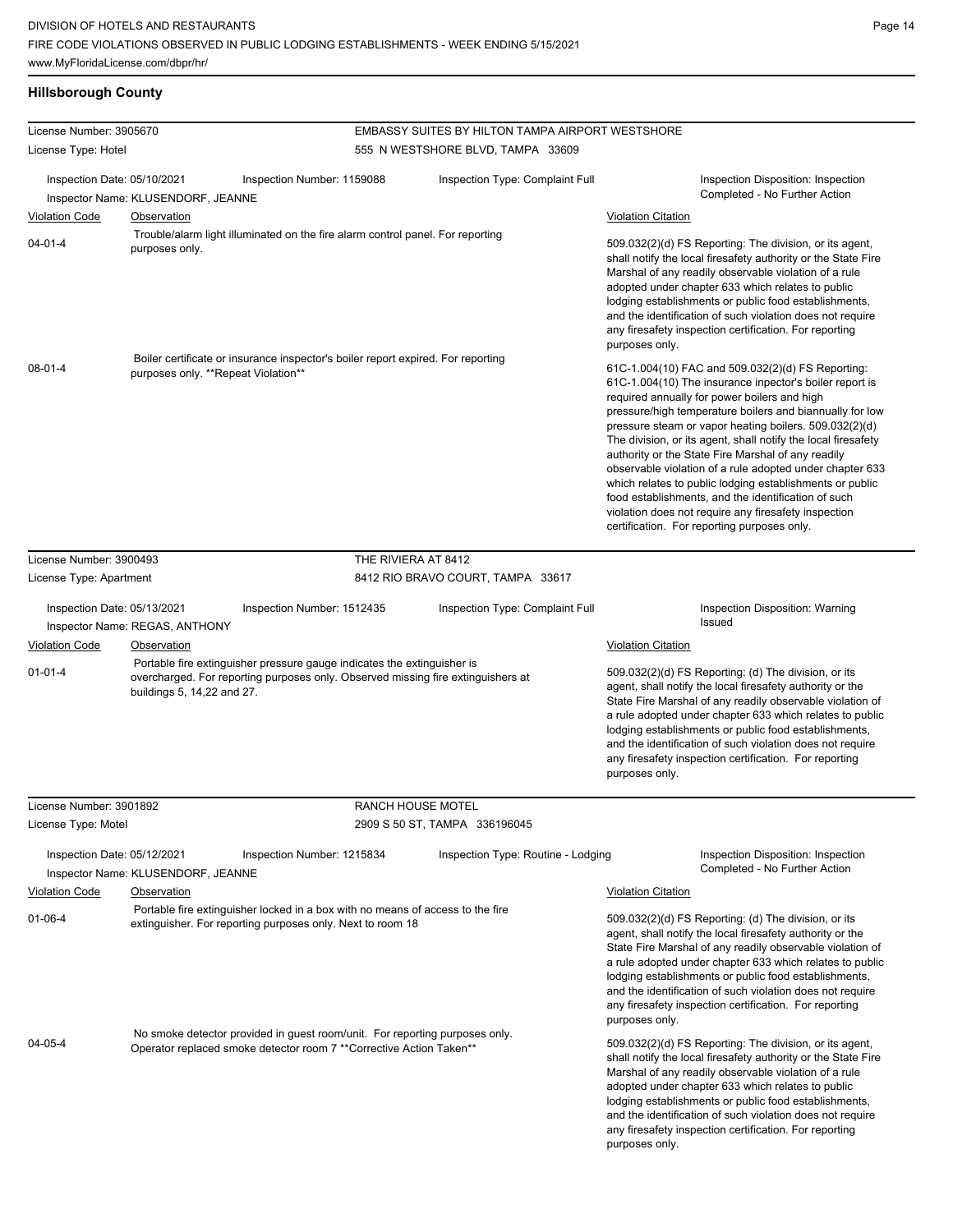| License Number: 3911569                                      |                                | PARK DEL MAR APTS                                                                                                                                              |                                    |                           |                                                                                                                                                                                                                                                                                                                                                                                                                            |
|--------------------------------------------------------------|--------------------------------|----------------------------------------------------------------------------------------------------------------------------------------------------------------|------------------------------------|---------------------------|----------------------------------------------------------------------------------------------------------------------------------------------------------------------------------------------------------------------------------------------------------------------------------------------------------------------------------------------------------------------------------------------------------------------------|
| License Type: Apartment                                      |                                |                                                                                                                                                                | 19411 VIA DEL MAR, TAMPA 33647     |                           |                                                                                                                                                                                                                                                                                                                                                                                                                            |
| Inspection Date: 05/10/2021<br>Inspector Name: POWELL, DAVID |                                | Inspection Number: 1490406                                                                                                                                     | Inspection Type: Routine - Lodging |                           | Inspection Disposition: Warning<br>Issued                                                                                                                                                                                                                                                                                                                                                                                  |
| <b>Violation Code</b>                                        | Observation                    |                                                                                                                                                                |                                    | <b>Violation Citation</b> |                                                                                                                                                                                                                                                                                                                                                                                                                            |
| $01 - 03 - 4$                                                | extinguisher missing by 11-104 | Portable fire extinguisher missing from it's designated location (sign present)<br>indicating designated location). For reporting purposes only. Observed fire |                                    |                           | 509.032(2)(d) FS Reporting: (d) The division, or its<br>agent, shall notify the local firesafety authority or the<br>State Fire Marshal of any readily observable violation of<br>a rule adopted under chapter 633 which relates to public<br>lodging establishments or public food establishments,<br>and the identification of such violation does not require<br>any firesafety inspection certification. For reporting |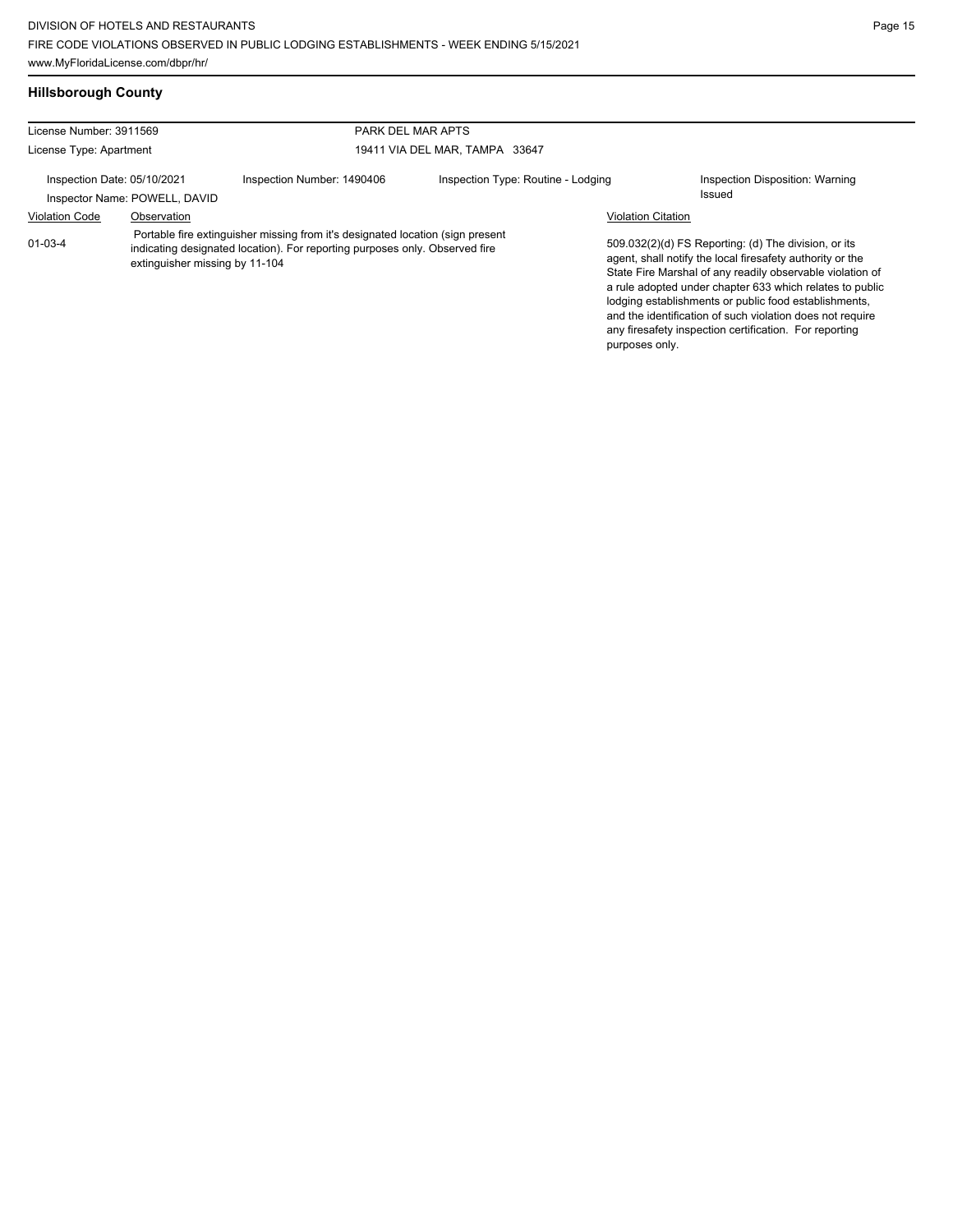**Lee County**

| License Number: 4602988                                      |  |                                                                                  | COURTYARD FORT MYERS CAPE CORAL      |  |                                                                                                                                                                                                                                                                                                                                                                                                                                                                                                                                                                                                                                                                                                                              |  |
|--------------------------------------------------------------|--|----------------------------------------------------------------------------------|--------------------------------------|--|------------------------------------------------------------------------------------------------------------------------------------------------------------------------------------------------------------------------------------------------------------------------------------------------------------------------------------------------------------------------------------------------------------------------------------------------------------------------------------------------------------------------------------------------------------------------------------------------------------------------------------------------------------------------------------------------------------------------------|--|
| License Type: Hotel                                          |  |                                                                                  | 4455 METRO PARKWAY, FORT MYERS 33916 |  |                                                                                                                                                                                                                                                                                                                                                                                                                                                                                                                                                                                                                                                                                                                              |  |
| Inspection Date: 05/12/2021<br>Inspector Name: FREED, JOSEPH |  | Inspection Number: 1156675                                                       | Inspection Type: Routine - Lodging   |  | Inspection Disposition: Warning<br>Issued                                                                                                                                                                                                                                                                                                                                                                                                                                                                                                                                                                                                                                                                                    |  |
| <b>Violation Code</b><br>Observation                         |  |                                                                                  |                                      |  |                                                                                                                                                                                                                                                                                                                                                                                                                                                                                                                                                                                                                                                                                                                              |  |
| 08-01-4<br>purposes only.                                    |  | Boiler certificate or insurance inspector's boiler report expired. For reporting |                                      |  | <b>Violation Citation</b><br>61C-1.004(10) FAC and 509.032(2)(d) FS Reporting:<br>61C-1.004(10) The insurance inpector's boiler report is<br>required annually for power boilers and high<br>pressure/high temperature boilers and biannually for low<br>pressure steam or vapor heating boilers. 509.032(2)(d)<br>The division, or its agent, shall notify the local firesafety<br>authority or the State Fire Marshal of any readily<br>observable violation of a rule adopted under chapter 633<br>which relates to public lodging establishments or public<br>food establishments, and the identification of such<br>violation does not require any firesafety inspection<br>certification. For reporting purposes only. |  |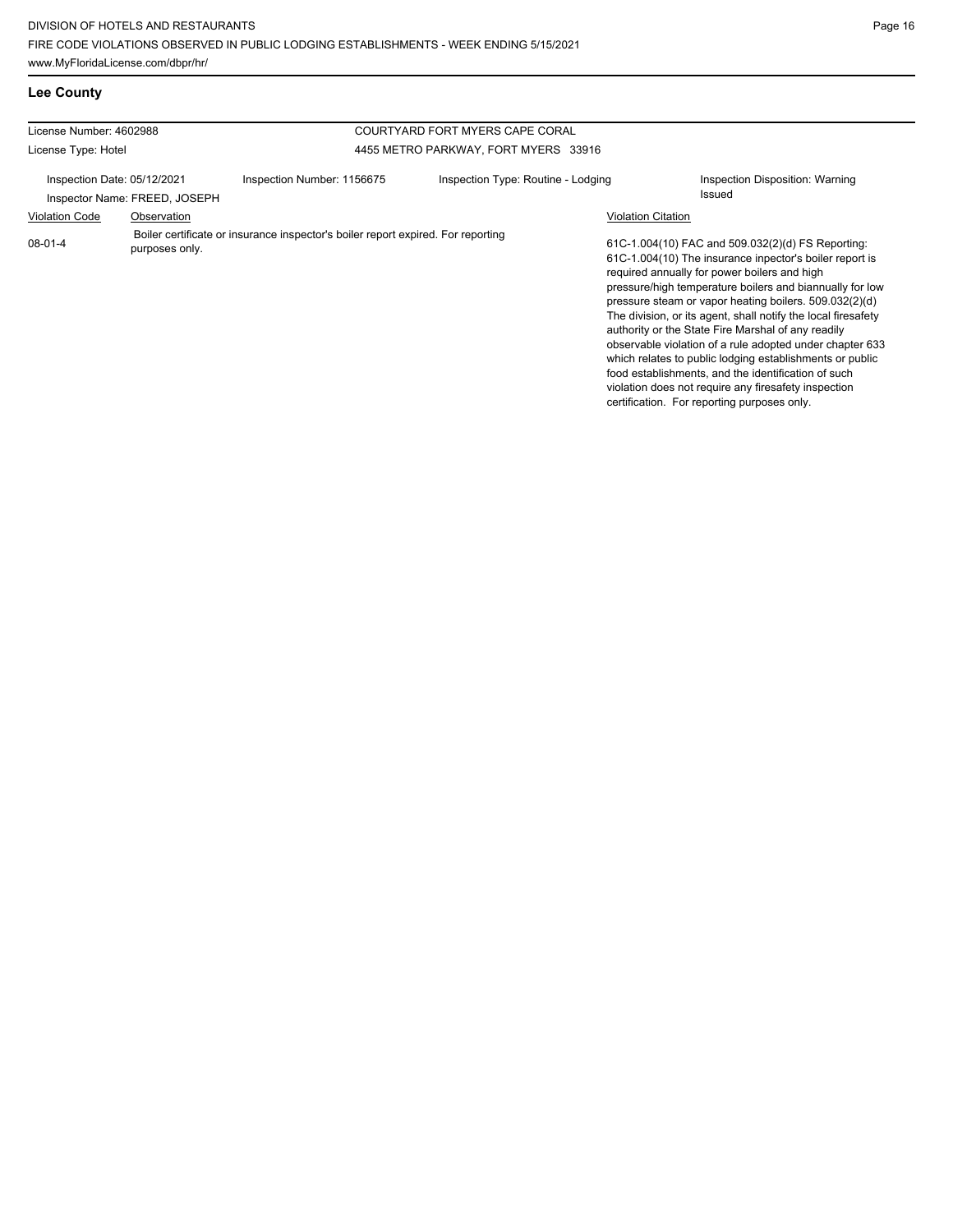**Leon County**

| License Number: 4703166<br>License Type: Apartment                                                                                                                                                                                                                                       |                                        | THE DECK/ THE COURT                                                                                                                |                                                                                                                                                                                                                                                                                                                                                                                                                                              |                                                                                                                                                                                                                                                                                                                                                                                                                                              |
|------------------------------------------------------------------------------------------------------------------------------------------------------------------------------------------------------------------------------------------------------------------------------------------|----------------------------------------|------------------------------------------------------------------------------------------------------------------------------------|----------------------------------------------------------------------------------------------------------------------------------------------------------------------------------------------------------------------------------------------------------------------------------------------------------------------------------------------------------------------------------------------------------------------------------------------|----------------------------------------------------------------------------------------------------------------------------------------------------------------------------------------------------------------------------------------------------------------------------------------------------------------------------------------------------------------------------------------------------------------------------------------------|
|                                                                                                                                                                                                                                                                                          |                                        |                                                                                                                                    | 699 W GAINES ST, TALLAHASSEE 32304                                                                                                                                                                                                                                                                                                                                                                                                           |                                                                                                                                                                                                                                                                                                                                                                                                                                              |
| Inspection Date: 05/11/2021<br>Inspector Name: GRODEWALD, PAUL                                                                                                                                                                                                                           |                                        | Inspection Type: Routine - Lodging<br>Inspection Number: 1506331                                                                   |                                                                                                                                                                                                                                                                                                                                                                                                                                              | Inspection Disposition: Inspection<br>Completed - No Further Action                                                                                                                                                                                                                                                                                                                                                                          |
| <b>Violation Code</b>                                                                                                                                                                                                                                                                    | Observation                            |                                                                                                                                    |                                                                                                                                                                                                                                                                                                                                                                                                                                              | <b>Violation Citation</b>                                                                                                                                                                                                                                                                                                                                                                                                                    |
| $01 - 02 - 4$                                                                                                                                                                                                                                                                            | recharge. For reporting purposes only. | Portable fire extinguisher pressure gauge indicates the extinguisher is in need of<br>Fire extinguisher in front of apartment 412. |                                                                                                                                                                                                                                                                                                                                                                                                                                              | 509.032(2)(d) FS Reporting: (d) The division, or its<br>agent, shall notify the local firesafety authority or the<br>State Fire Marshal of any readily observable violation of<br>a rule adopted under chapter 633 which relates to public<br>lodging establishments or public food establishments,<br>and the identification of such violation does not require<br>any firesafety inspection certification. For reporting<br>purposes only. |
| Portable fire extinguisher missing from it's designated location (sign present<br>$01 - 03 - 4$<br>indicating designated location). For reporting purposes only.<br>Fire extinguisher box in parking garage in front of parking spot 116.<br>Fire extinguisher box next to apartment 432 |                                        |                                                                                                                                    | 509.032(2)(d) FS Reporting: (d) The division, or its<br>agent, shall notify the local firesafety authority or the<br>State Fire Marshal of any readily observable violation of<br>a rule adopted under chapter 633 which relates to public<br>lodging establishments or public food establishments,<br>and the identification of such violation does not require<br>any firesafety inspection certification. For reporting<br>purposes only. |                                                                                                                                                                                                                                                                                                                                                                                                                                              |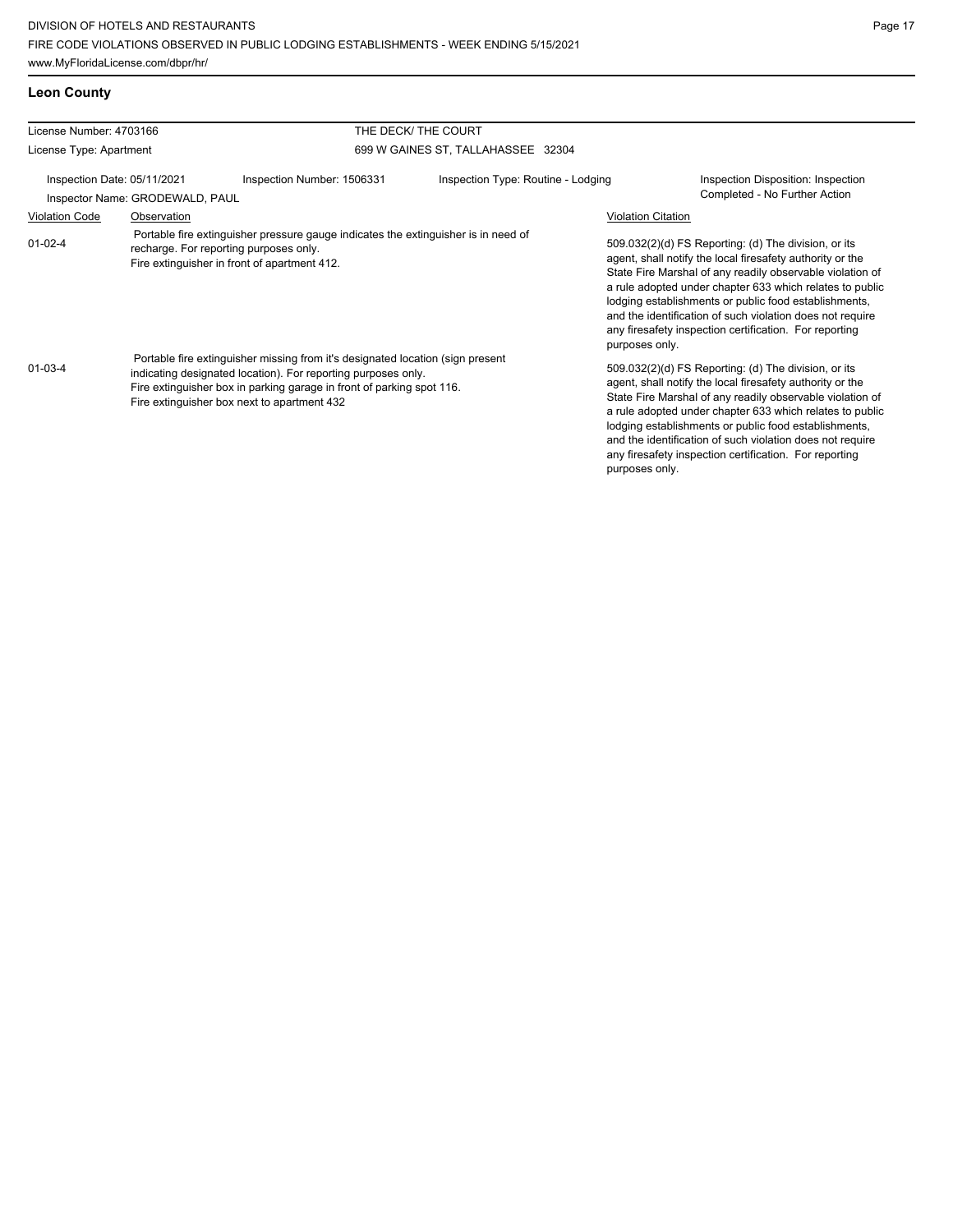**Okaloosa County**

any firesafety inspection certification. For reporting

| License Number: 5602816                                                                      |                                                                                                                                                                                                             | <b>BRADFORD APTS</b>       |                                             |                           |                                                                                                                                                                                                                                                                                                                                                                  |
|----------------------------------------------------------------------------------------------|-------------------------------------------------------------------------------------------------------------------------------------------------------------------------------------------------------------|----------------------------|---------------------------------------------|---------------------------|------------------------------------------------------------------------------------------------------------------------------------------------------------------------------------------------------------------------------------------------------------------------------------------------------------------------------------------------------------------|
| License Type: Apartment<br>Inspection Date: 05/11/2021<br>Inspector Name: BURROUGHS, RICHARD |                                                                                                                                                                                                             |                            | 800 BRADFORD PLACE, FT WALTON BCH 325473209 |                           |                                                                                                                                                                                                                                                                                                                                                                  |
|                                                                                              |                                                                                                                                                                                                             | Inspection Number: 1502592 | Inspection Type: Routine - Lodging          |                           | Inspection Disposition: Inspection<br>Completed - No Further Action                                                                                                                                                                                                                                                                                              |
| <b>Violation Code</b>                                                                        | Observation                                                                                                                                                                                                 |                            |                                             | <b>Violation Citation</b> |                                                                                                                                                                                                                                                                                                                                                                  |
| $02 - 08 - 4$                                                                                | Propane (LP gas) tank having a water capacity greater than 2.7 lbs. stored under<br>a stairwell. For reporting purposes only.<br>- 2806, apartment 2: propane gas grill with tank attached under stairwell. |                            |                                             |                           | 509.032(2)(d) FS Reporting: (d) The division, or its<br>agent, shall notify the local firesafety authority or the<br>State Fire Marshal of any readily observable violation of<br>a rule adopted under chapter 633 which relates to public<br>lodging establishments or public food establishments,<br>and the identification of such violation does not require |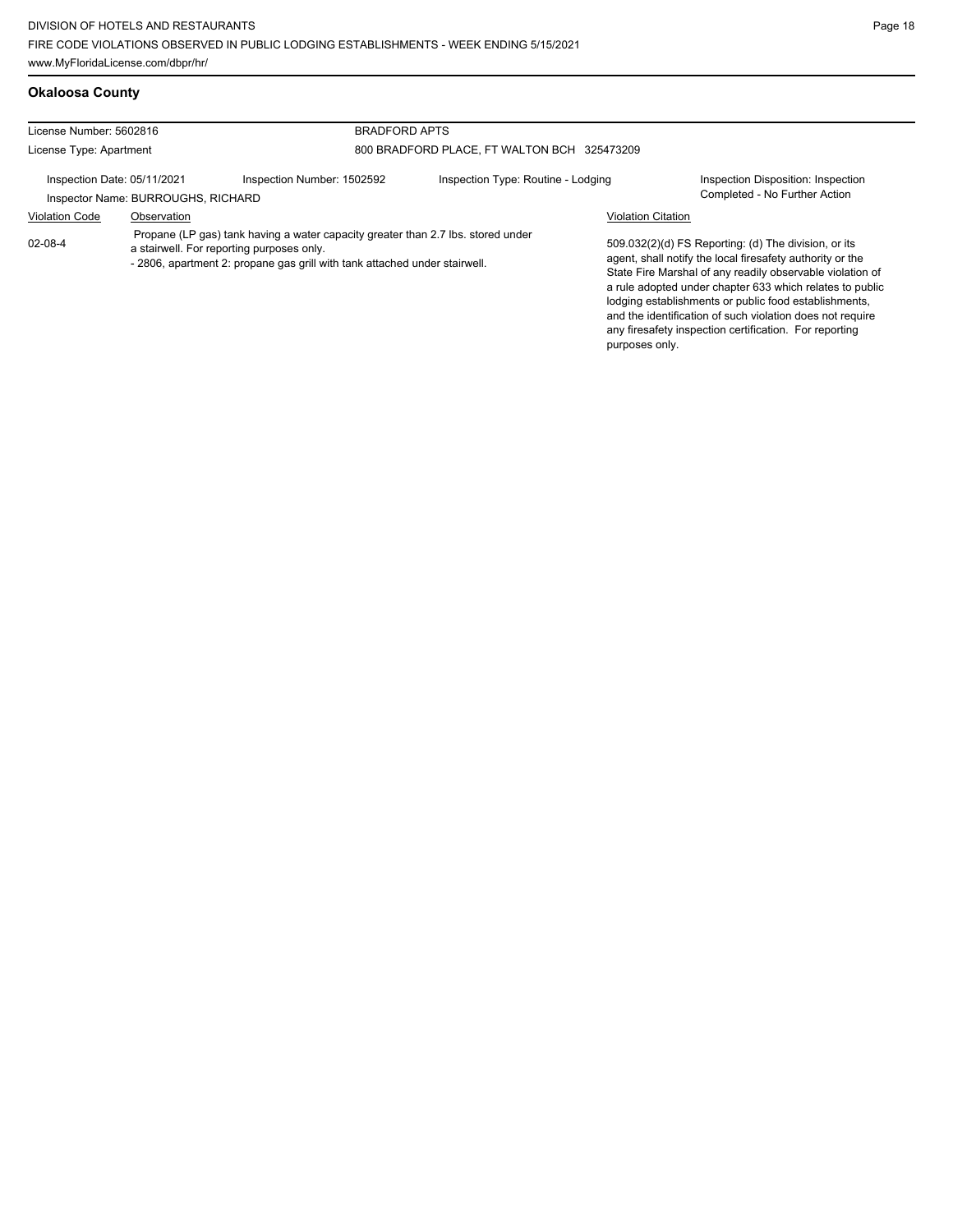**Orange County**

| License Number: 5811348                                                                                                                                           |                                                   |                                                                                                                                                                                                                                                                | <b>NOVEL LUCERNE</b>                                                                                                                                                                                                                                                                                                                                                                                                                         |                                             |                                                                                                                                                                                                                                                                                                                                                                                                                                                                                                                                                                                                                                                  |  |  |
|-------------------------------------------------------------------------------------------------------------------------------------------------------------------|---------------------------------------------------|----------------------------------------------------------------------------------------------------------------------------------------------------------------------------------------------------------------------------------------------------------------|----------------------------------------------------------------------------------------------------------------------------------------------------------------------------------------------------------------------------------------------------------------------------------------------------------------------------------------------------------------------------------------------------------------------------------------------|---------------------------------------------|--------------------------------------------------------------------------------------------------------------------------------------------------------------------------------------------------------------------------------------------------------------------------------------------------------------------------------------------------------------------------------------------------------------------------------------------------------------------------------------------------------------------------------------------------------------------------------------------------------------------------------------------------|--|--|
| License Type: Apartment                                                                                                                                           |                                                   |                                                                                                                                                                                                                                                                | 733 MAIN LN, ORLANDO 32801                                                                                                                                                                                                                                                                                                                                                                                                                   |                                             |                                                                                                                                                                                                                                                                                                                                                                                                                                                                                                                                                                                                                                                  |  |  |
| Inspection Date: 05/12/2021                                                                                                                                       | Inspector Name: MONTESANO, MISTI                  | Inspection Number: 1499588                                                                                                                                                                                                                                     | Inspection Type: Routine - Lodging                                                                                                                                                                                                                                                                                                                                                                                                           |                                             | Inspection Disposition: Call Back -<br>Extension given, pending                                                                                                                                                                                                                                                                                                                                                                                                                                                                                                                                                                                  |  |  |
| <b>Violation Code</b>                                                                                                                                             | Observation                                       |                                                                                                                                                                                                                                                                |                                                                                                                                                                                                                                                                                                                                                                                                                                              | <b>Violation Citation</b>                   |                                                                                                                                                                                                                                                                                                                                                                                                                                                                                                                                                                                                                                                  |  |  |
| $04 - 01 - 4$                                                                                                                                                     |                                                   | - From initial inspection : Trouble/alarm light illuminated on the fire alarm control<br>panel. For reporting purposes only.<br>- main building first floor, Earthfair Panel - From follow-up inspection<br>2021-04-26: **Time Extended** - From follow-up ins |                                                                                                                                                                                                                                                                                                                                                                                                                                              |                                             | 509.032(2)(d) FS Reporting: The division, or its agent,<br>shall notify the local firesafety authority or the State Fire<br>Marshal of any readily observable violation of a rule<br>adopted under chapter 633 which relates to public<br>lodging establishments or public food establishments,<br>and the identification of such violation does not require<br>any firesafety inspection certification. For reporting<br>purposes only.                                                                                                                                                                                                         |  |  |
| License Number: 5809848                                                                                                                                           |                                                   | SUNSTYLE SUITES                                                                                                                                                                                                                                                |                                                                                                                                                                                                                                                                                                                                                                                                                                              |                                             |                                                                                                                                                                                                                                                                                                                                                                                                                                                                                                                                                                                                                                                  |  |  |
| License Type: Motel                                                                                                                                               |                                                   |                                                                                                                                                                                                                                                                | 7209 ORANGE BLOSSOM TRAIL, ORLANDO 32809                                                                                                                                                                                                                                                                                                                                                                                                     |                                             |                                                                                                                                                                                                                                                                                                                                                                                                                                                                                                                                                                                                                                                  |  |  |
| Inspection Date: 05/11/2021<br><b>Violation Code</b>                                                                                                              | Inspector Name: PASIECKI, VICTORIA<br>Observation | Inspection Number: 1211456                                                                                                                                                                                                                                     | Inspection Type: Routine - Lodging                                                                                                                                                                                                                                                                                                                                                                                                           | <b>Violation Citation</b>                   | Inspection Disposition: Warning<br><b>Issued</b>                                                                                                                                                                                                                                                                                                                                                                                                                                                                                                                                                                                                 |  |  |
| Portable fire extinguisher pressure gauge indicates the extinguisher is in need of<br>$01 - 02 - 4$<br>recharge. For reporting purposes only.<br>Outside room 218 |                                                   |                                                                                                                                                                                                                                                                | 509.032(2)(d) FS Reporting: (d) The division, or its<br>agent, shall notify the local firesafety authority or the<br>State Fire Marshal of any readily observable violation of<br>a rule adopted under chapter 633 which relates to public<br>lodging establishments or public food establishments,<br>and the identification of such violation does not require<br>any firesafety inspection certification. For reporting<br>purposes only. |                                             |                                                                                                                                                                                                                                                                                                                                                                                                                                                                                                                                                                                                                                                  |  |  |
| License Number: 5810954                                                                                                                                           |                                                   | <b>HERITAGE HOTEL</b>                                                                                                                                                                                                                                          |                                                                                                                                                                                                                                                                                                                                                                                                                                              |                                             |                                                                                                                                                                                                                                                                                                                                                                                                                                                                                                                                                                                                                                                  |  |  |
| License Type: Motel                                                                                                                                               |                                                   |                                                                                                                                                                                                                                                                | 7900 S ORANGE BLOSSOM TRAIL, ORLANDO 32809                                                                                                                                                                                                                                                                                                                                                                                                   |                                             |                                                                                                                                                                                                                                                                                                                                                                                                                                                                                                                                                                                                                                                  |  |  |
| Inspection Date: 05/10/2021                                                                                                                                       | Inspector Name: FRANZ, LISA                       | Inspection Number: 1213363                                                                                                                                                                                                                                     | Inspection Type: Routine - Lodging                                                                                                                                                                                                                                                                                                                                                                                                           |                                             | Inspection Disposition: Call Back -<br>Complied                                                                                                                                                                                                                                                                                                                                                                                                                                                                                                                                                                                                  |  |  |
| <b>Violation Code</b><br>01-03-4                                                                                                                                  | Observation                                       | - From initial inspection : Portable fire extinguisher missing from it's designated<br>location (sign present indicating designated location). For reporting purposes only.<br>- by room 2018 - From follow-up inspection 2021-05-10: **Time Extended**        |                                                                                                                                                                                                                                                                                                                                                                                                                                              | <b>Violation Citation</b><br>purposes only. | 509.032(2)(d) FS Reporting: (d) The division, or its<br>agent, shall notify the local firesafety authority or the<br>State Fire Marshal of any readily observable violation of<br>a rule adopted under chapter 633 which relates to public<br>lodging establishments or public food establishments,<br>and the identification of such violation does not require<br>any firesafety inspection certification. For reporting                                                                                                                                                                                                                       |  |  |
| $08 - 01 - 4$                                                                                                                                                     |                                                   | - From initial inspection : Boiler certificate or insurance inspector's boiler report<br>expired. For reporting purposes only. 51981 and 122138 expired 7/19/2018 -<br>From follow-up inspection 2021-05-10: ** Time Extended**                                |                                                                                                                                                                                                                                                                                                                                                                                                                                              |                                             | 61C-1.004(10) FAC and 509.032(2)(d) FS Reporting:<br>61C-1.004(10) The insurance inpector's boiler report is<br>required annually for power boilers and high<br>pressure/high temperature boilers and biannually for low<br>pressure steam or vapor heating boilers. 509.032(2)(d)<br>The division, or its agent, shall notify the local firesafety<br>authority or the State Fire Marshal of any readily<br>observable violation of a rule adopted under chapter 633<br>which relates to public lodging establishments or public<br>food establishments, and the identification of such<br>violation does not require any firesafety inspection |  |  |

certification. For reporting purposes only.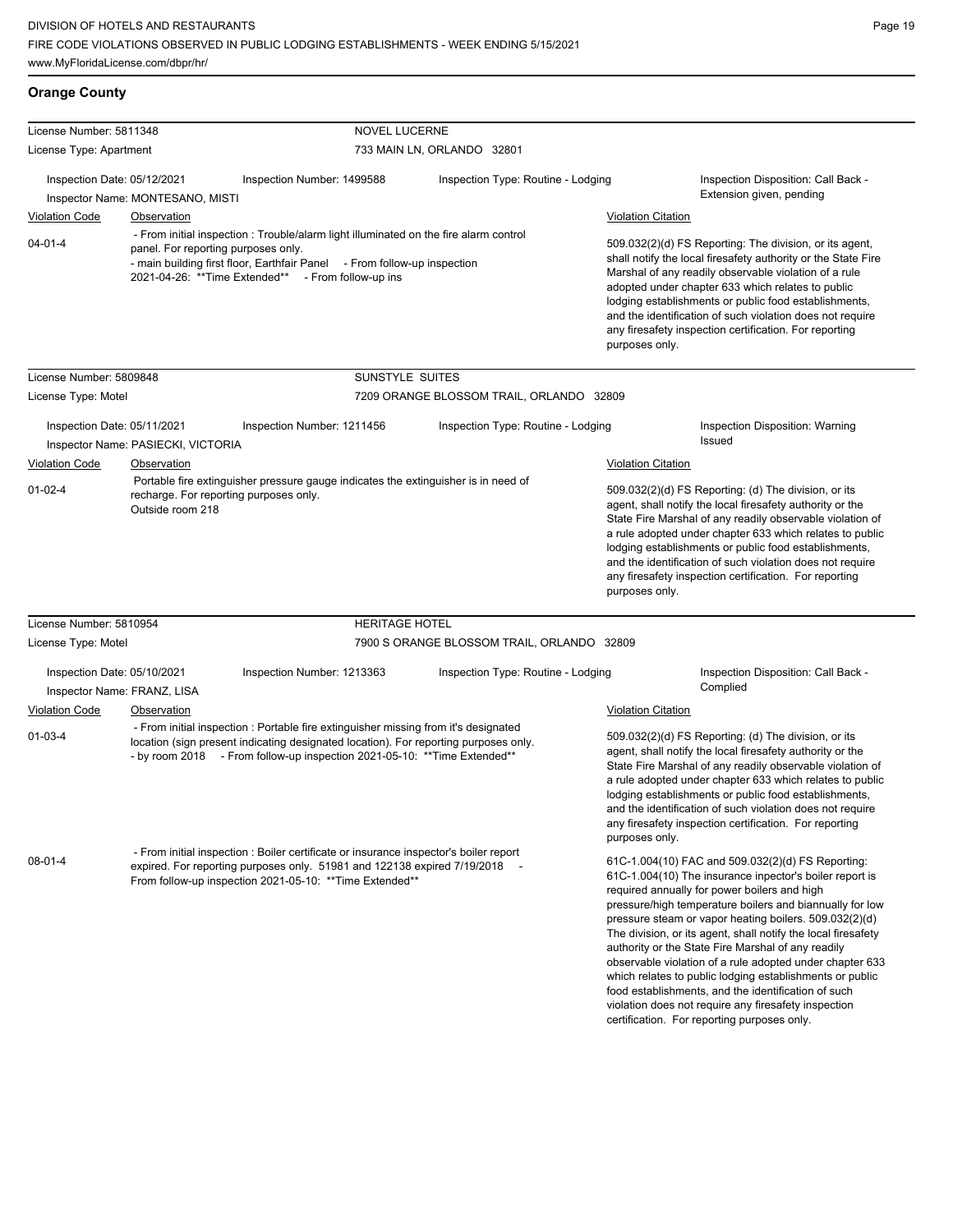food establishments, and the identification of such violation does not require any firesafety inspection certification. For reporting purposes only.

| <b>Orange County</b> |  |
|----------------------|--|
|                      |  |

| License Number: 5808506                                                                                                                                                                                                                                  |                                    |                                                                                  | <b>COURTYARD BY MARRIOTT</b>       |                                                                                                                                                                                                                                                                                                                                                                                                                                                                                                                                   |                                                                                                                                                                                                                                                                                                                                                                                                                                                                                                                                                                                                                                                                                                 |  |  |
|----------------------------------------------------------------------------------------------------------------------------------------------------------------------------------------------------------------------------------------------------------|------------------------------------|----------------------------------------------------------------------------------|------------------------------------|-----------------------------------------------------------------------------------------------------------------------------------------------------------------------------------------------------------------------------------------------------------------------------------------------------------------------------------------------------------------------------------------------------------------------------------------------------------------------------------------------------------------------------------|-------------------------------------------------------------------------------------------------------------------------------------------------------------------------------------------------------------------------------------------------------------------------------------------------------------------------------------------------------------------------------------------------------------------------------------------------------------------------------------------------------------------------------------------------------------------------------------------------------------------------------------------------------------------------------------------------|--|--|
| License Type: Hotel                                                                                                                                                                                                                                      |                                    | 12000 COLLEGIATE WAY, ORLANDO 32817                                              |                                    |                                                                                                                                                                                                                                                                                                                                                                                                                                                                                                                                   |                                                                                                                                                                                                                                                                                                                                                                                                                                                                                                                                                                                                                                                                                                 |  |  |
| Inspection Date: 05/13/2021<br>Inspector Name: JENKINS, JOSHUA                                                                                                                                                                                           |                                    | Inspection Number: 1159086                                                       | Inspection Type: Routine - Lodging |                                                                                                                                                                                                                                                                                                                                                                                                                                                                                                                                   | Inspection Disposition: Inspection<br>Completed - No Further Action                                                                                                                                                                                                                                                                                                                                                                                                                                                                                                                                                                                                                             |  |  |
| <b>Violation Code</b>                                                                                                                                                                                                                                    | Observation                        |                                                                                  |                                    | <b>Violation Citation</b>                                                                                                                                                                                                                                                                                                                                                                                                                                                                                                         |                                                                                                                                                                                                                                                                                                                                                                                                                                                                                                                                                                                                                                                                                                 |  |  |
| $08-01-4$                                                                                                                                                                                                                                                | purposes only.                     | Boiler certificate or insurance inspector's boiler report expired. For reporting |                                    |                                                                                                                                                                                                                                                                                                                                                                                                                                                                                                                                   | 61C-1.004(10) FAC and 509.032(2)(d) FS Reporting:<br>61C-1.004(10) The insurance inpector's boiler report is<br>required annually for power boilers and high<br>pressure/high temperature boilers and biannually for low<br>pressure steam or vapor heating boilers. 509.032(2)(d)<br>The division, or its agent, shall notify the local firesafety<br>authority or the State Fire Marshal of any readily<br>observable violation of a rule adopted under chapter 633<br>which relates to public lodging establishments or public<br>food establishments, and the identification of such<br>violation does not require any firesafety inspection<br>certification. For reporting purposes only. |  |  |
| License Number: 5801553                                                                                                                                                                                                                                  |                                    | DAYS INN ORLANDO                                                                 |                                    |                                                                                                                                                                                                                                                                                                                                                                                                                                                                                                                                   |                                                                                                                                                                                                                                                                                                                                                                                                                                                                                                                                                                                                                                                                                                 |  |  |
| License Type: Motel                                                                                                                                                                                                                                      |                                    |                                                                                  | 2500 W 33 ST, ORLANDO 32839        |                                                                                                                                                                                                                                                                                                                                                                                                                                                                                                                                   |                                                                                                                                                                                                                                                                                                                                                                                                                                                                                                                                                                                                                                                                                                 |  |  |
| Inspection Date: 05/12/2021                                                                                                                                                                                                                              | Inspector Name: PASIECKI, VICTORIA | Inspection Number: 1214370                                                       | Inspection Type: Routine - Lodging |                                                                                                                                                                                                                                                                                                                                                                                                                                                                                                                                   | Inspection Disposition: Call Back -<br>Extension given, pending                                                                                                                                                                                                                                                                                                                                                                                                                                                                                                                                                                                                                                 |  |  |
| <b>Violation Code</b><br>Observation<br>- From initial inspection : Boiler certificate or insurance inspector's boiler report<br>$08-01-4$<br>expired. For reporting purposes only.<br>#53115 - From follow-up inspection 2021-05-12: ** Time Extended** |                                    |                                                                                  | <b>Violation Citation</b>          | 61C-1.004(10) FAC and 509.032(2)(d) FS Reporting:<br>61C-1.004(10) The insurance inpector's boiler report is<br>required annually for power boilers and high<br>pressure/high temperature boilers and biannually for low<br>pressure steam or vapor heating boilers. 509.032(2)(d)<br>The division, or its agent, shall notify the local firesafety<br>authority or the State Fire Marshal of any readily<br>observable violation of a rule adopted under chapter 633<br>which relates to public lodging establishments or public |                                                                                                                                                                                                                                                                                                                                                                                                                                                                                                                                                                                                                                                                                                 |  |  |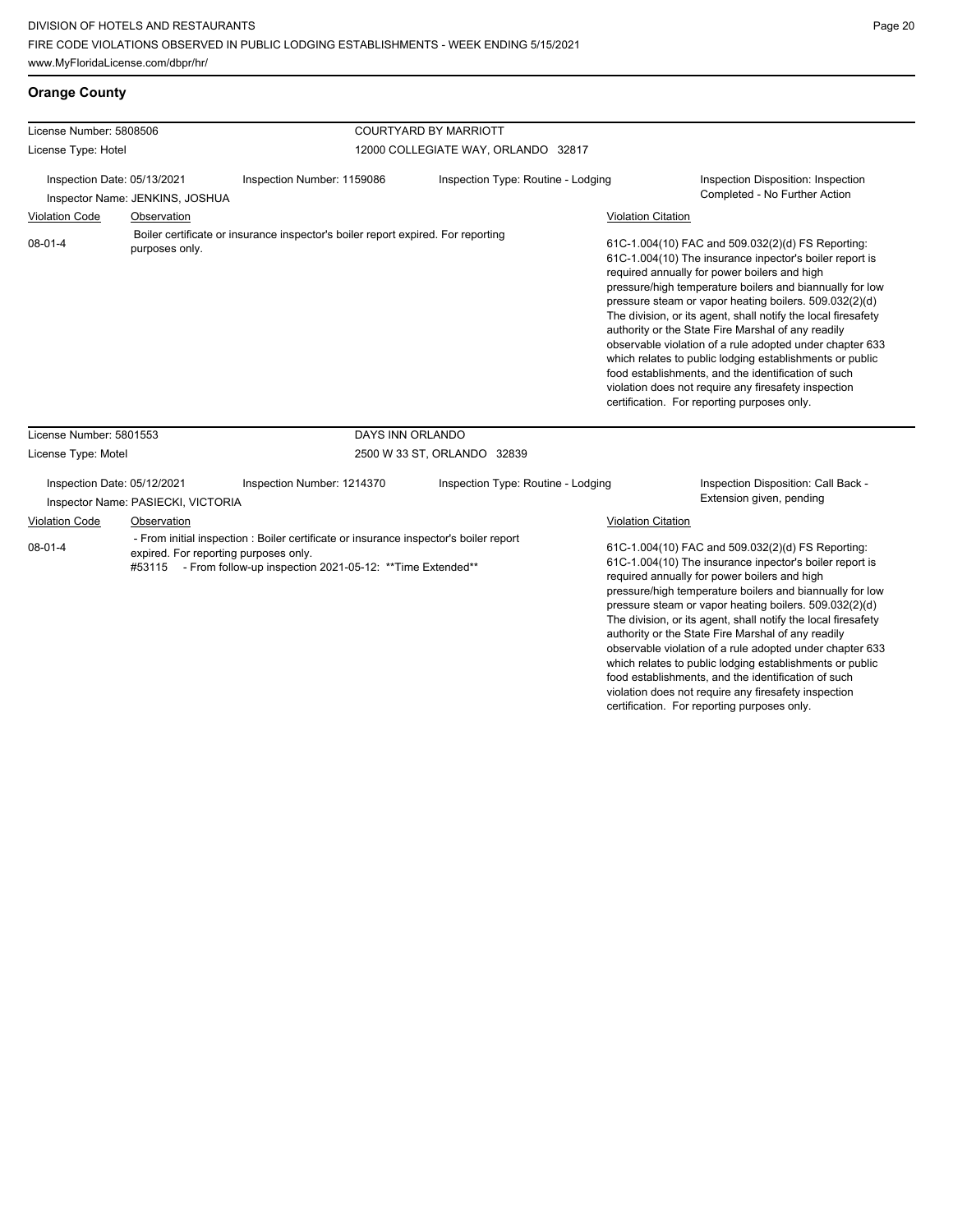#### **Osceola County**

| License Number: 5900225     |                                  |                                                                                                                                            | SERALAGO HOTEL AND SUITES MAINGATE EAST                |                           |                                                                                                                                                                                                                                                                                                                                                                                                                                                                                                                                                                                                                                                                                                 |
|-----------------------------|----------------------------------|--------------------------------------------------------------------------------------------------------------------------------------------|--------------------------------------------------------|---------------------------|-------------------------------------------------------------------------------------------------------------------------------------------------------------------------------------------------------------------------------------------------------------------------------------------------------------------------------------------------------------------------------------------------------------------------------------------------------------------------------------------------------------------------------------------------------------------------------------------------------------------------------------------------------------------------------------------------|
| License Type: Hotel         |                                  |                                                                                                                                            | 5678 W IRLO BRONSON MEMORIAL HWY, KISSIMMEE 34746      |                           |                                                                                                                                                                                                                                                                                                                                                                                                                                                                                                                                                                                                                                                                                                 |
| Inspection Date: 05/10/2021 | Inspector Name: FERTIL, SYLVERST | Inspection Number: 1159037                                                                                                                 | Inspection Type: Complaint Full                        |                           | Inspection Disposition: Inspection<br>Completed - No Further Action                                                                                                                                                                                                                                                                                                                                                                                                                                                                                                                                                                                                                             |
| <b>Violation Code</b>       | Observation                      |                                                                                                                                            |                                                        | <b>Violation Citation</b> |                                                                                                                                                                                                                                                                                                                                                                                                                                                                                                                                                                                                                                                                                                 |
| $08 - 01 - 4$               |                                  | Boiler certificate or insurance inspector's boiler report expired. For reporting<br>purposes only. Boiler certificates expired 12/10/2020. |                                                        |                           | 61C-1.004(10) FAC and 509.032(2)(d) FS Reporting:<br>61C-1.004(10) The insurance inpector's boiler report is<br>required annually for power boilers and high<br>pressure/high temperature boilers and biannually for low<br>pressure steam or vapor heating boilers. 509.032(2)(d)<br>The division, or its agent, shall notify the local firesafety<br>authority or the State Fire Marshal of any readily<br>observable violation of a rule adopted under chapter 633<br>which relates to public lodging establishments or public<br>food establishments, and the identification of such<br>violation does not require any firesafety inspection<br>certification. For reporting purposes only. |
| $08 - 01 - 4$               | purposes only.                   | Boiler certificate or insurance inspector's boiler report expired. For reporting                                                           |                                                        |                           | 61C-1.004(10) FAC and 509.032(2)(d) FS Reporting:<br>61C-1.004(10) The insurance inpector's boiler report is<br>required annually for power boilers and high<br>pressure/high temperature boilers and biannually for low<br>pressure steam or vapor heating boilers. 509.032(2)(d)<br>The division, or its agent, shall notify the local firesafety<br>authority or the State Fire Marshal of any readily<br>observable violation of a rule adopted under chapter 633<br>which relates to public lodging establishments or public<br>food establishments, and the identification of such<br>violation does not require any firesafety inspection<br>certification. For reporting purposes only. |
| $08 - 01 - 4$               | purposes only.                   | Boiler certificate or insurance inspector's boiler report expired. For reporting                                                           |                                                        |                           | 61C-1.004(10) FAC and 509.032(2)(d) FS Reporting:<br>61C-1.004(10) The insurance inpector's boiler report is<br>required annually for power boilers and high<br>pressure/high temperature boilers and biannually for low<br>pressure steam or vapor heating boilers. 509.032(2)(d)<br>The division, or its agent, shall notify the local firesafety<br>authority or the State Fire Marshal of any readily<br>observable violation of a rule adopted under chapter 633<br>which relates to public lodging establishments or public<br>food establishments, and the identification of such<br>violation does not require any firesafety inspection<br>certification. For reporting purposes only. |
| License Number: 5900708     |                                  | <b>PARADISE INN</b>                                                                                                                        |                                                        |                           |                                                                                                                                                                                                                                                                                                                                                                                                                                                                                                                                                                                                                                                                                                 |
| License Type: Motel         |                                  |                                                                                                                                            | 4501 W IRLO BRONSON MEMORIAL HWY, KISSIMMEE 34746-5416 |                           |                                                                                                                                                                                                                                                                                                                                                                                                                                                                                                                                                                                                                                                                                                 |
| Inspection Date: 05/11/2021 |                                  | Inspection Number: 1212121                                                                                                                 | Inspection Type: Routine - Lodging                     |                           | Inspection Disposition: Warning                                                                                                                                                                                                                                                                                                                                                                                                                                                                                                                                                                                                                                                                 |

Inspector Name: FERTIL, SYLVERST Violation Code Observation Violation Citation

07-01-4 Electrical outlet cover is missing in room 221.

509.032(2)(d) FS Reporting: (d) The division, or its agent, shall notify the local firesafety authority or the State Fire Marshal of any readily observable violation of a rule adopted under chapter 633 which relates to public lodging establishments or public food establishments, and the identification of such violation does not require any firesafety inspection certification. For reporting purposes only.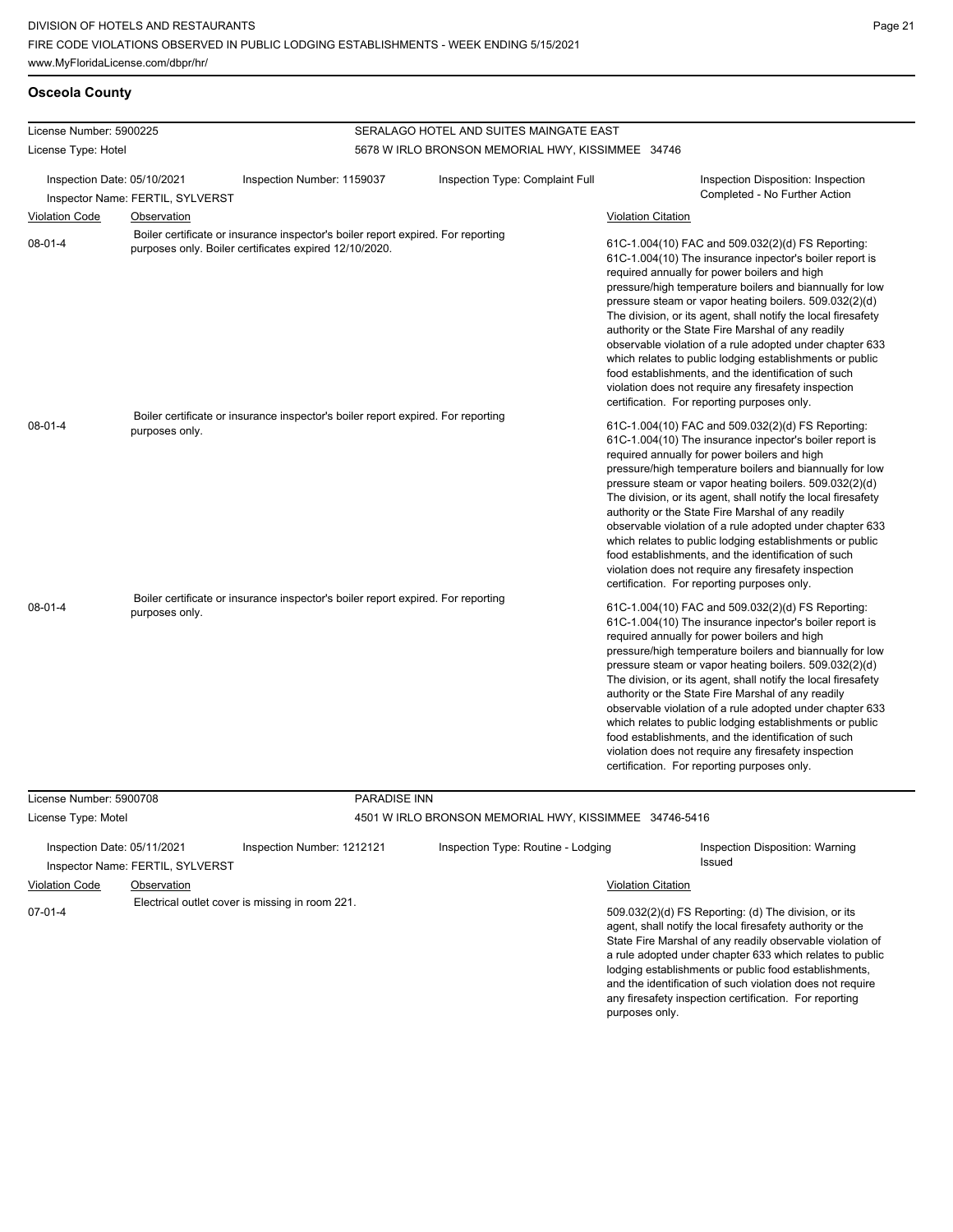## **Palm Beach County**

| License Number: 6005960<br>License Type: Motel |                                                                                                                                                                                                                                                  |                                                                                                                                                                                                                                                                    | SUPER 8 MOTEL<br>4112 W BLUE HERON BLVD, RIVIERA BEACH 33404-4855                                                                                                                                                                                                                                                                                                                                                                        |                                                                                                                                                                                                                                                                                                                                                                                                                                                                                                                                                                                                                                                                                                 |                                                                                                                                                                                                                                                                                                                                                                                                                                                                                                                                                                              |  |  |
|------------------------------------------------|--------------------------------------------------------------------------------------------------------------------------------------------------------------------------------------------------------------------------------------------------|--------------------------------------------------------------------------------------------------------------------------------------------------------------------------------------------------------------------------------------------------------------------|------------------------------------------------------------------------------------------------------------------------------------------------------------------------------------------------------------------------------------------------------------------------------------------------------------------------------------------------------------------------------------------------------------------------------------------|-------------------------------------------------------------------------------------------------------------------------------------------------------------------------------------------------------------------------------------------------------------------------------------------------------------------------------------------------------------------------------------------------------------------------------------------------------------------------------------------------------------------------------------------------------------------------------------------------------------------------------------------------------------------------------------------------|------------------------------------------------------------------------------------------------------------------------------------------------------------------------------------------------------------------------------------------------------------------------------------------------------------------------------------------------------------------------------------------------------------------------------------------------------------------------------------------------------------------------------------------------------------------------------|--|--|
| Inspection Date: 05/14/2021                    |                                                                                                                                                                                                                                                  | Inspection Number: 1215154                                                                                                                                                                                                                                         | Inspection Type: Routine - Lodging                                                                                                                                                                                                                                                                                                                                                                                                       |                                                                                                                                                                                                                                                                                                                                                                                                                                                                                                                                                                                                                                                                                                 | Inspection Disposition: Call Back -                                                                                                                                                                                                                                                                                                                                                                                                                                                                                                                                          |  |  |
| Inspector Name: PETROW, MICHAEL                |                                                                                                                                                                                                                                                  |                                                                                                                                                                                                                                                                    |                                                                                                                                                                                                                                                                                                                                                                                                                                          |                                                                                                                                                                                                                                                                                                                                                                                                                                                                                                                                                                                                                                                                                                 | Complied                                                                                                                                                                                                                                                                                                                                                                                                                                                                                                                                                                     |  |  |
| <b>Violation Code</b>                          | Observation                                                                                                                                                                                                                                      |                                                                                                                                                                                                                                                                    |                                                                                                                                                                                                                                                                                                                                                                                                                                          | <b>Violation Citation</b>                                                                                                                                                                                                                                                                                                                                                                                                                                                                                                                                                                                                                                                                       |                                                                                                                                                                                                                                                                                                                                                                                                                                                                                                                                                                              |  |  |
| 08-03-4<br>**Time Extended**                   |                                                                                                                                                                                                                                                  | - From initial inspection : No boiler certificate or insurance inspector's boiler report<br>available. For reporting purposes only. - From follow-up inspection 2021-05-14:                                                                                        |                                                                                                                                                                                                                                                                                                                                                                                                                                          | 61C-1.004(10) FAC and 509.032(2)(d) FS Reporting:<br>61C-1.004(10) The insurance inpector's boiler report is<br>required annually for power boilers and high<br>pressure/high temperature boilers and biannually for low<br>pressure steam or vapor heating boilers. 509.032(2)(d)<br>The division, or its agent, shall notify the local firesafety<br>authority or the State Fire Marshal of any readily<br>observable violation of a rule adopted under chapter 633<br>which relates to public lodging establishments or public<br>food establishments, and the identification of such<br>violation does not require any firesafety inspection<br>certification. For reporting purposes only. |                                                                                                                                                                                                                                                                                                                                                                                                                                                                                                                                                                              |  |  |
| License Number: 6011917                        |                                                                                                                                                                                                                                                  |                                                                                                                                                                                                                                                                    | RESIDENCE INN WEST PALM BEACH                                                                                                                                                                                                                                                                                                                                                                                                            |                                                                                                                                                                                                                                                                                                                                                                                                                                                                                                                                                                                                                                                                                                 |                                                                                                                                                                                                                                                                                                                                                                                                                                                                                                                                                                              |  |  |
| License Type: Hotel                            |                                                                                                                                                                                                                                                  |                                                                                                                                                                                                                                                                    | 2461 METROCENTRE BLVD, WEST PALM BEACH 33407                                                                                                                                                                                                                                                                                                                                                                                             |                                                                                                                                                                                                                                                                                                                                                                                                                                                                                                                                                                                                                                                                                                 |                                                                                                                                                                                                                                                                                                                                                                                                                                                                                                                                                                              |  |  |
| Inspection Date: 05/14/2021                    |                                                                                                                                                                                                                                                  | Inspection Number: 1157835                                                                                                                                                                                                                                         | Inspection Type: Routine - Lodging                                                                                                                                                                                                                                                                                                                                                                                                       |                                                                                                                                                                                                                                                                                                                                                                                                                                                                                                                                                                                                                                                                                                 | Inspection Disposition: Call Back -<br>Complied                                                                                                                                                                                                                                                                                                                                                                                                                                                                                                                              |  |  |
|                                                | Inspector Name: PETROW, MICHAEL                                                                                                                                                                                                                  |                                                                                                                                                                                                                                                                    |                                                                                                                                                                                                                                                                                                                                                                                                                                          |                                                                                                                                                                                                                                                                                                                                                                                                                                                                                                                                                                                                                                                                                                 |                                                                                                                                                                                                                                                                                                                                                                                                                                                                                                                                                                              |  |  |
| <b>Violation Code</b>                          | Observation                                                                                                                                                                                                                                      |                                                                                                                                                                                                                                                                    |                                                                                                                                                                                                                                                                                                                                                                                                                                          | <b>Violation Citation</b>                                                                                                                                                                                                                                                                                                                                                                                                                                                                                                                                                                                                                                                                       |                                                                                                                                                                                                                                                                                                                                                                                                                                                                                                                                                                              |  |  |
| 04-03-4                                        |                                                                                                                                                                                                                                                  | - From initial inspection : Smoke detector/alarm in guest room/unit damaged as to<br>appear to be inoperable. For reporting purposes only.<br>Room 211 - hard wired hearing impaired smoke detection device test button<br>inoperable. - From follow-up inspection |                                                                                                                                                                                                                                                                                                                                                                                                                                          | 509.032(2)(d) FS Reporting: The division, or its agent,<br>shall notify the local firesafety authority or the State Fire<br>Marshal of any readily observable violation of a rule<br>adopted under chapter 633 which relates to public<br>lodging establishments or public food establishments,<br>and the identification of such violation does not require<br>any firesafety inspection certification. For reporting<br>purposes only.                                                                                                                                                                                                                                                        |                                                                                                                                                                                                                                                                                                                                                                                                                                                                                                                                                                              |  |  |
| License Number: 6004110                        |                                                                                                                                                                                                                                                  |                                                                                                                                                                                                                                                                    | 1031 SOUTH WOOSTER LTD                                                                                                                                                                                                                                                                                                                                                                                                                   |                                                                                                                                                                                                                                                                                                                                                                                                                                                                                                                                                                                                                                                                                                 |                                                                                                                                                                                                                                                                                                                                                                                                                                                                                                                                                                              |  |  |
| License Type: Motel                            |                                                                                                                                                                                                                                                  |                                                                                                                                                                                                                                                                    | 1901 PALM BEACH LAKES BLVD., WEST PALM BEACH 33409                                                                                                                                                                                                                                                                                                                                                                                       |                                                                                                                                                                                                                                                                                                                                                                                                                                                                                                                                                                                                                                                                                                 |                                                                                                                                                                                                                                                                                                                                                                                                                                                                                                                                                                              |  |  |
| Inspection Date: 05/14/2021                    | Inspector Name: ROTONDI, VICTOR                                                                                                                                                                                                                  | Inspection Number: 1215172                                                                                                                                                                                                                                         | Inspection Type: Routine - Lodging                                                                                                                                                                                                                                                                                                                                                                                                       |                                                                                                                                                                                                                                                                                                                                                                                                                                                                                                                                                                                                                                                                                                 | Inspection Disposition: Call Back -<br>Complied                                                                                                                                                                                                                                                                                                                                                                                                                                                                                                                              |  |  |
| <b>Violation Code</b>                          | Observation                                                                                                                                                                                                                                      |                                                                                                                                                                                                                                                                    |                                                                                                                                                                                                                                                                                                                                                                                                                                          | <b>Violation Citation</b>                                                                                                                                                                                                                                                                                                                                                                                                                                                                                                                                                                                                                                                                       |                                                                                                                                                                                                                                                                                                                                                                                                                                                                                                                                                                              |  |  |
| 08-04-4                                        | Extended**                                                                                                                                                                                                                                       | - From initial inspection : Boiler certificate not posted in the boiler room. For<br>reporting purposes only. - From follow-up inspection 2021-05-14: **Time                                                                                                       |                                                                                                                                                                                                                                                                                                                                                                                                                                          |                                                                                                                                                                                                                                                                                                                                                                                                                                                                                                                                                                                                                                                                                                 | 61C-1.004(10) FAC and 509.032(2)(d) FS Reporting:<br>61C-1.004(10) The insurance inspector's boiler report<br>shall be posted in the boiler room. 509.032(2)(d) The<br>division, or its agent, shall notify the local firesafety<br>authority or the State Fire Marshal of any readily<br>observable violation of a rule adopted under chapter 633<br>which relates to public lodging establishments or public<br>food establishments, and the identification of such<br>violation does not require any firesafety inspection<br>certification. For reporting purposes only. |  |  |
| License Number: 6008599                        |                                                                                                                                                                                                                                                  | LAQUINTA INN                                                                                                                                                                                                                                                       |                                                                                                                                                                                                                                                                                                                                                                                                                                          |                                                                                                                                                                                                                                                                                                                                                                                                                                                                                                                                                                                                                                                                                                 |                                                                                                                                                                                                                                                                                                                                                                                                                                                                                                                                                                              |  |  |
| License Type: Motel                            |                                                                                                                                                                                                                                                  |                                                                                                                                                                                                                                                                    | 34 FISHERMANS WHARF, JUPITER 33477                                                                                                                                                                                                                                                                                                                                                                                                       |                                                                                                                                                                                                                                                                                                                                                                                                                                                                                                                                                                                                                                                                                                 |                                                                                                                                                                                                                                                                                                                                                                                                                                                                                                                                                                              |  |  |
| Inspection Date: 05/11/2021                    | Inspector Name: PETROW, MICHAEL                                                                                                                                                                                                                  | Inspection Number: 1216647                                                                                                                                                                                                                                         | Inspection Type: Routine - Lodging                                                                                                                                                                                                                                                                                                                                                                                                       |                                                                                                                                                                                                                                                                                                                                                                                                                                                                                                                                                                                                                                                                                                 | Inspection Disposition: Call Back -<br>Complied                                                                                                                                                                                                                                                                                                                                                                                                                                                                                                                              |  |  |
| <b>Violation Code</b>                          | <b>Observation</b>                                                                                                                                                                                                                               |                                                                                                                                                                                                                                                                    |                                                                                                                                                                                                                                                                                                                                                                                                                                          | <b>Violation Citation</b>                                                                                                                                                                                                                                                                                                                                                                                                                                                                                                                                                                                                                                                                       |                                                                                                                                                                                                                                                                                                                                                                                                                                                                                                                                                                              |  |  |
| 06-03-4                                        | - From initial inspection : Marked exit is inaccessible. For reporting purposes<br>only.no emergency exit sign/diagram/fire evacuation floor plan posted on<br>door.#308,#215,#200. - From follow-up inspection 2021-05-11: **Time<br>Extended** |                                                                                                                                                                                                                                                                    | 509.032(2)(d) FS Reporting: The division, or its agent,<br>shall notify the local firesafety authority or the State Fire<br>Marshal of any readily observable violation of a rule<br>adopted under chapter 633 which relates to public<br>lodging establishments or public food establishments,<br>and the identification of such violation does not require<br>any firesafety inspection certification. For reporting<br>purposes only. |                                                                                                                                                                                                                                                                                                                                                                                                                                                                                                                                                                                                                                                                                                 |                                                                                                                                                                                                                                                                                                                                                                                                                                                                                                                                                                              |  |  |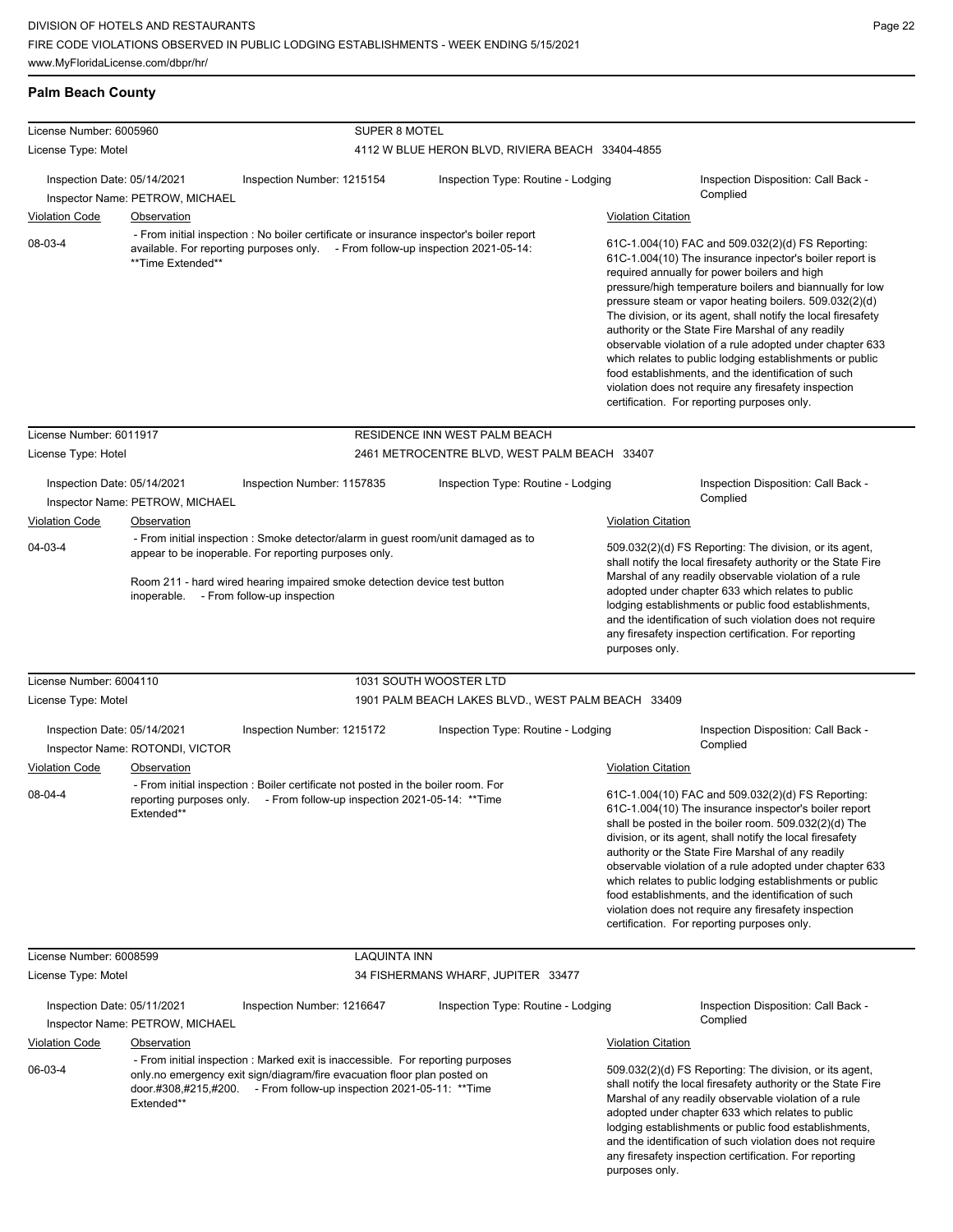any firesafety inspection certification. For reporting

| <b>Pasco County</b>           |                                                                                                                                                                                                        |                                   |                                    |                                                                                                                                                                                                                                                                                                                                                              |                                 |  |
|-------------------------------|--------------------------------------------------------------------------------------------------------------------------------------------------------------------------------------------------------|-----------------------------------|------------------------------------|--------------------------------------------------------------------------------------------------------------------------------------------------------------------------------------------------------------------------------------------------------------------------------------------------------------------------------------------------------------|---------------------------------|--|
| License Number: 6100216       |                                                                                                                                                                                                        | <b>TWILITE MOTEL</b>              |                                    |                                                                                                                                                                                                                                                                                                                                                              |                                 |  |
| License Type: Motel           |                                                                                                                                                                                                        | 4040 GALL BLVD. ZEPHYRHILLS 33542 |                                    |                                                                                                                                                                                                                                                                                                                                                              |                                 |  |
| Inspection Date: 05/14/2021   |                                                                                                                                                                                                        | Inspection Number: 1216276        | Inspection Type: Routine - Lodging |                                                                                                                                                                                                                                                                                                                                                              | Inspection Disposition: Warning |  |
| Inspector Name: POWELL, DAVID |                                                                                                                                                                                                        |                                   |                                    |                                                                                                                                                                                                                                                                                                                                                              | Issued                          |  |
| <b>Violation Code</b>         | Observation                                                                                                                                                                                            |                                   |                                    | <b>Violation Citation</b>                                                                                                                                                                                                                                                                                                                                    |                                 |  |
| $05-02-5$                     | Hearing-impaired smoke detector is not functioning when tested. For reporting<br>purposes only. When hearing impaired device is plugged in, the unit does not<br>function when test button is pressed. |                                   |                                    | 509.032(2)(d) FS Reporting: The division, or its agent.<br>shall notify the local firesafety authority or the State Fire<br>Marshal of any readily observable violation of a rule<br>adopted under chapter 633 which relates to public<br>lodging establishments or public food establishments,<br>and the identification of such violation does not require |                                 |  |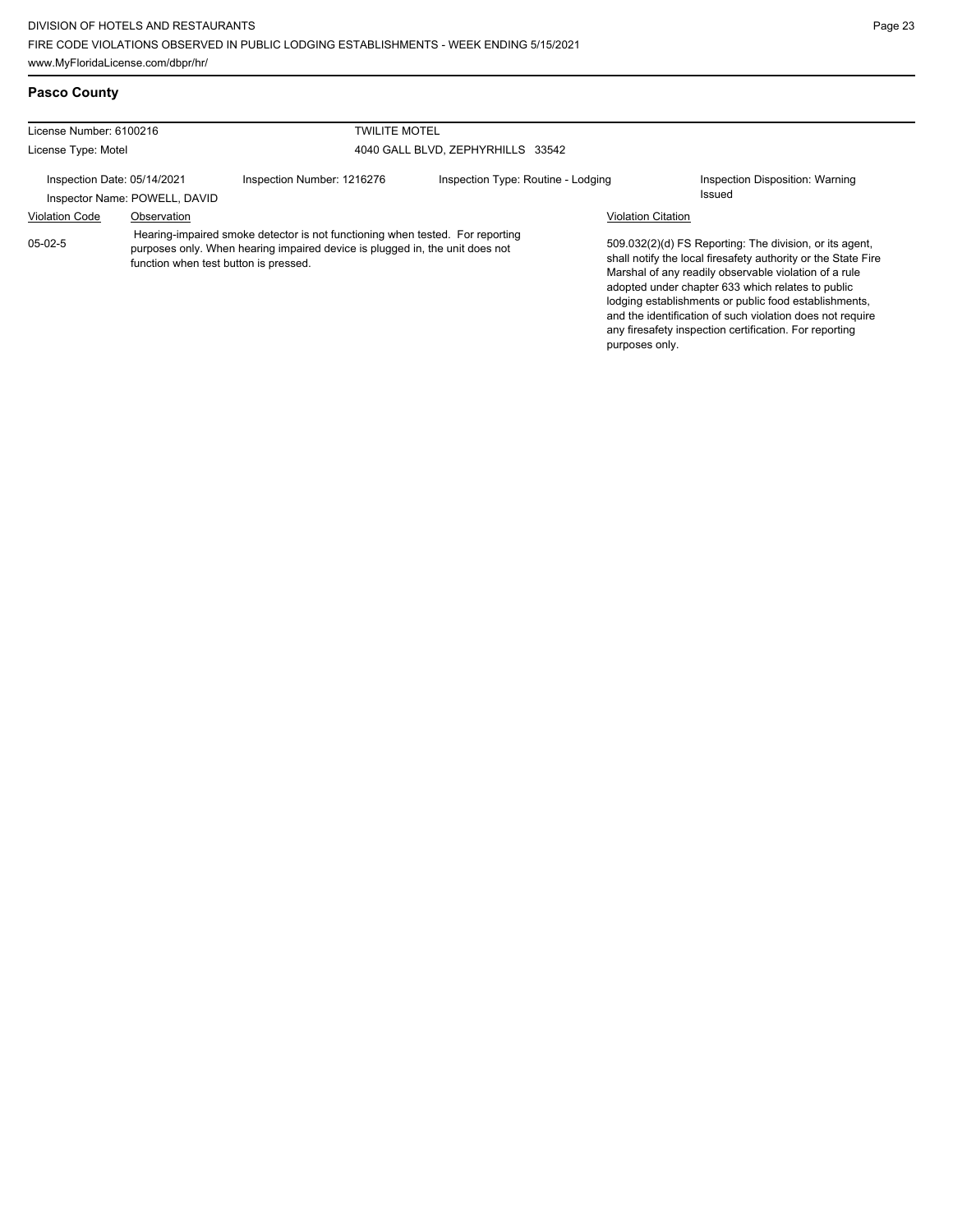**Pinellas County**

any firesafety inspection certification. For reporting

| License Number: 6215804                                         |                                                                                                                                    |                                                                                                                                                       | TREASURE BAY RESORT & MARINA                                                                                                                                                                                                                                                                                                                                                                                                             |                           |                                                                                                                                                                                                                                                                                                                                                                                                                                              |  |  |
|-----------------------------------------------------------------|------------------------------------------------------------------------------------------------------------------------------------|-------------------------------------------------------------------------------------------------------------------------------------------------------|------------------------------------------------------------------------------------------------------------------------------------------------------------------------------------------------------------------------------------------------------------------------------------------------------------------------------------------------------------------------------------------------------------------------------------------|---------------------------|----------------------------------------------------------------------------------------------------------------------------------------------------------------------------------------------------------------------------------------------------------------------------------------------------------------------------------------------------------------------------------------------------------------------------------------------|--|--|
| License Type: Hotel                                             |                                                                                                                                    |                                                                                                                                                       | 11125 GULF BLVD, TREASURE ISLAND 33706                                                                                                                                                                                                                                                                                                                                                                                                   |                           |                                                                                                                                                                                                                                                                                                                                                                                                                                              |  |  |
| Inspection Date: 05/11/2021<br>Inspector Name: DAY-WALKER, LISA |                                                                                                                                    | Inspection Number: 1158441                                                                                                                            | Inspection Type: Routine - Lodging                                                                                                                                                                                                                                                                                                                                                                                                       |                           | Inspection Disposition: Inspection<br>Completed - No Further Action                                                                                                                                                                                                                                                                                                                                                                          |  |  |
| <b>Violation Code</b>                                           | Observation                                                                                                                        |                                                                                                                                                       |                                                                                                                                                                                                                                                                                                                                                                                                                                          |                           | <b>Violation Citation</b>                                                                                                                                                                                                                                                                                                                                                                                                                    |  |  |
| $04 - 01 - 4$                                                   |                                                                                                                                    | Trouble/alarm light illuminated on the fire alarm control panel. For reporting<br>purposes only trouble yellow light illuminated in lobby fire panel. | 509.032(2)(d) FS Reporting: The division, or its agent,<br>shall notify the local firesafety authority or the State Fire<br>Marshal of any readily observable violation of a rule<br>adopted under chapter 633 which relates to public<br>lodging establishments or public food establishments,<br>and the identification of such violation does not require<br>any firesafety inspection certification. For reporting<br>purposes only. |                           |                                                                                                                                                                                                                                                                                                                                                                                                                                              |  |  |
| License Number: 6201091                                         |                                                                                                                                    |                                                                                                                                                       | BETTY LANE APARTMENTS                                                                                                                                                                                                                                                                                                                                                                                                                    |                           |                                                                                                                                                                                                                                                                                                                                                                                                                                              |  |  |
| License Type: Apartment                                         |                                                                                                                                    |                                                                                                                                                       | 311 S BETTY LANE, CLEARWATER 33756                                                                                                                                                                                                                                                                                                                                                                                                       |                           |                                                                                                                                                                                                                                                                                                                                                                                                                                              |  |  |
| Inspection Date: 05/13/2021                                     | Inspector Name: LANTIGUA, ROBERTO                                                                                                  | Inspection Number: 1497043                                                                                                                            | Inspection Type: Routine - Lodging                                                                                                                                                                                                                                                                                                                                                                                                       |                           | <b>Inspection Disposition: Administrative</b><br>complaint recommended                                                                                                                                                                                                                                                                                                                                                                       |  |  |
| <b>Violation Code</b>                                           | Observation                                                                                                                        |                                                                                                                                                       |                                                                                                                                                                                                                                                                                                                                                                                                                                          | <b>Violation Citation</b> |                                                                                                                                                                                                                                                                                                                                                                                                                                              |  |  |
| $01 - 01 - 4$                                                   | Portable fire extinguisher pressure gauge indicates the extinguisher is<br>overcharged. For reporting purposes only.<br>By unit 34 |                                                                                                                                                       |                                                                                                                                                                                                                                                                                                                                                                                                                                          |                           | 509.032(2)(d) FS Reporting: (d) The division, or its<br>agent, shall notify the local firesafety authority or the<br>State Fire Marshal of any readily observable violation of<br>a rule adopted under chapter 633 which relates to public<br>lodging establishments or public food establishments,<br>and the identification of such violation does not require<br>any firesafety inspection certification. For reporting<br>purposes only. |  |  |
| License Number: 6215883                                         |                                                                                                                                    | <b>INDIAN OAKS VILLAS</b>                                                                                                                             |                                                                                                                                                                                                                                                                                                                                                                                                                                          |                           |                                                                                                                                                                                                                                                                                                                                                                                                                                              |  |  |
| License Type: Apartment                                         |                                                                                                                                    |                                                                                                                                                       | 2704 SECOND ST, INDIAN ROCKS BEACH 33785                                                                                                                                                                                                                                                                                                                                                                                                 |                           |                                                                                                                                                                                                                                                                                                                                                                                                                                              |  |  |
| Inspection Date: 05/10/2021                                     | Inspector Name: KOUSTIS, TIMOTHY                                                                                                   | Inspection Number: 1509066                                                                                                                            | Inspection Type: Routine - Lodging                                                                                                                                                                                                                                                                                                                                                                                                       |                           | Inspection Disposition: Inspection<br>Completed - No Further Action                                                                                                                                                                                                                                                                                                                                                                          |  |  |
| <b>Violation Code</b>                                           | Observation                                                                                                                        |                                                                                                                                                       |                                                                                                                                                                                                                                                                                                                                                                                                                                          | <b>Violation Citation</b> |                                                                                                                                                                                                                                                                                                                                                                                                                                              |  |  |
| $01-02-4$                                                       |                                                                                                                                    | recharge. For reporting purposes only. Location laundry room.                                                                                         | Portable fire extinguisher pressure gauge indicates the extinguisher is in need of                                                                                                                                                                                                                                                                                                                                                       |                           | 509.032(2)(d) FS Reporting: (d) The division, or its<br>agent, shall notify the local firesafety authority or the<br>State Fire Marshal of any readily observable violation of<br>a rule adopted under chapter 633 which relates to public<br>lodging establishments or public food establishments,<br>and the identification of such violation does not require                                                                             |  |  |